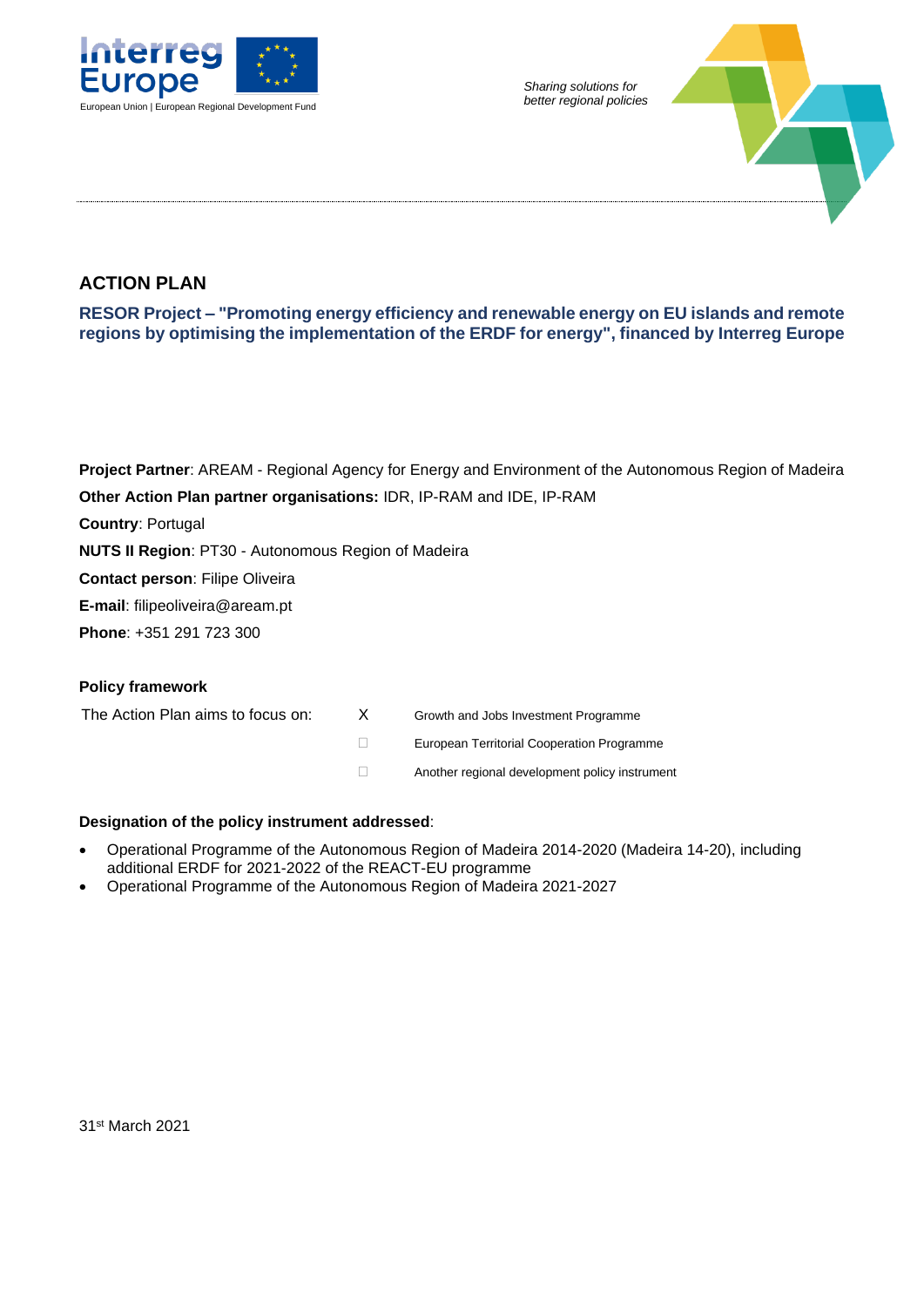



# Index

| 1.             |                                                                                           |  |
|----------------|-------------------------------------------------------------------------------------------|--|
| 2.             | CONTRIBUTION OF THE ACTION PLAN TO ENERGY, CLIMATE, RECOVERY AND RESILIENCE POLICIES3     |  |
| 3.             |                                                                                           |  |
|                | ACTION 1 - VOUCHER FOR "COMBATING ENERGY POVERTY THROUGH SUSTAINABLE ENERGY" 6            |  |
| 1.             |                                                                                           |  |
| 2.             |                                                                                           |  |
| 3.             |                                                                                           |  |
| 4.             |                                                                                           |  |
| 5.             |                                                                                           |  |
| 6.             |                                                                                           |  |
| 7.             |                                                                                           |  |
|                |                                                                                           |  |
| 1.             |                                                                                           |  |
| 2.             |                                                                                           |  |
| 3.             |                                                                                           |  |
| 4.             |                                                                                           |  |
| 5.             |                                                                                           |  |
| 6.             |                                                                                           |  |
| 7 <sub>1</sub> |                                                                                           |  |
|                | ACTION 3 - VOUCHER FOR "SUSTAINABLE ENERGY FOR SMALL AND MEDIUM-SIZED ENTERPRISES"  12    |  |
| 1.             |                                                                                           |  |
| 2.             |                                                                                           |  |
| 3.             |                                                                                           |  |
| 4.             |                                                                                           |  |
| 5.             |                                                                                           |  |
| 6.             |                                                                                           |  |
| 7.             |                                                                                           |  |
|                | ACTION 4 - VOUCHER FOR "SUSTAINABLE ENERGY FOR PUBLIC ADMINISTRATION SECTOR AND IPSS"  16 |  |
| 1.             |                                                                                           |  |
| 2.             |                                                                                           |  |
| 3.             |                                                                                           |  |
| 4.             |                                                                                           |  |
| 5.             |                                                                                           |  |
| 6.             |                                                                                           |  |
| 7.             |                                                                                           |  |
|                |                                                                                           |  |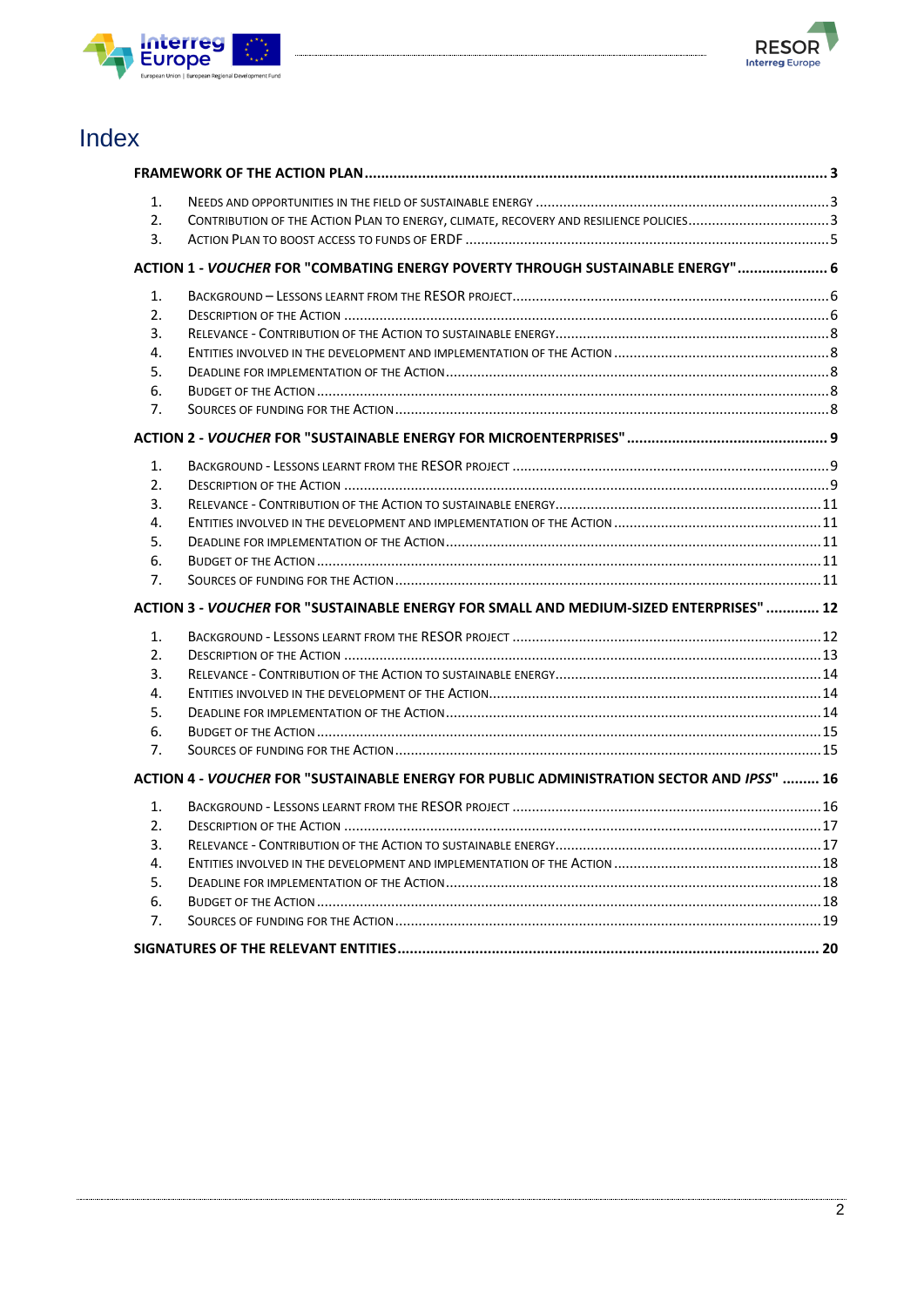



# <span id="page-2-0"></span>Framework of the Action Plan

### <span id="page-2-1"></span>**1. Needs and opportunities in the field of sustainable energy**

The Action Plan under the RESOR project, financed by the INTERREG Europe programme, aims to improve the application of ERDF- European Regional Development Fund resources and other regional funding programmes for the promotion of sustainable energy. The Action Plan, which was developed by AREAM in strict collaboration with the regional management authorities of European Community Funds, the Regional Development Institute (IDR, IP-RAM), Madeira Business Development Institute (IDE IP-RAM), and with the regional administration, DRETT - Regional Directorate of Economy and Land Transport responsible for the implementation of the regional energy policy, integrates a set of actions, which reflect:

- the need to fill in the gaps of technical knowledge in the field of sustainable energy and to promote more sustainable behaviours and procedures in families, companies, Public Administration sector and *IPSS* (Private Institutions of Social Solidarity);
- the need to simplify access to Structural Funds, by helping smaller companies overcome the difficulties in meeting application requirements;
- the needs and opportunities in the scope of sustainable energy of enterprises (microenterprises and SMEs), families, Public Administration sector and *IPSS*, identified in the feedback received from local actors during the project;
- the needs and opportunities identified in the follow-up and technical assistance provided to regional entities in the implementation of financial incentives supported by the ERDF under the Operational Programme of the Autonomous Region of Madeira 2014-2020 (Madeira 14-20), in the scope of the RESOR project;
- the potential of sustainable energy measures and solutions to overcome the financial constraints of families, businesses, Public Administration sector and *IPSS*, in particular in the transition period needed to recover from the crisis associated with the COVID-19 pandemic;
- the best practices presented by the partner regions of the RESOR project, in the application of the ERDF and other public funds for sustainable energy;
- AREAM's technical support to the regional management authorities in adapting the strategic document PDES (Economic and Social Development Plan of the Autonomous Region of Madeira) to the pandemic context. This document outlines the structural funds for the 2021-2027 programming period;
- the need to adapt the cohesion policy to address the European Union's energy and climate priorities (mitigation and adaptation) and the emerging socio-economic challenges of the pandemic.

### <span id="page-2-2"></span>**2. Contribution of the Action Plan to energy, climate, recovery and resilience policies**

The proposed actions are included in the National Energy [and Climate Plan for 2030](https://apambiente.pt/_zdata/Alteracoes_Climaticas/Mitigacao/PNEC/PNEC%20PT_Template%20Final%202019%2030122019.pdf) (PNEC 2030) and in the Sustainable Energy and Climate Action Plan of the Autonomous Region of Madeira, currently in development, having a high potential to contribute to the commitments of the Autonomous Region of Madeira in the framework of policies, priorities and goals of national and European energy and climate policies:

• The European Commission launched the Climate Energy Package 2030, the Clean Mobility Package and the Clean Energy for [All Europeans Package](https://ec.europa.eu/energy/topics/energy-strategy/clean-energy-all-europeans_en) with the aim to promote the energy transition in the 2021-2030 decade to comply with the [Paris Agreement](https://ec.europa.eu/clima/policies/international/negotiations/paris_en) and, at the same time, economic growth and job creation. The Clean Energy for All Europeans package foresees that all Member States draw up and submit to the European Commission an Integrated National Energy and Climate Plan for 2030, setting targets and objectives for greenhouse gas emissions, renewable energy, energy efficiency, energy security, internal market and research, innovation and competitiveness, as well as a clear approach to achieving them.

In this regard, the European Union has adopted ambitious targets, for the 2030 horizon, under the Climate Energy Package 2030 (i) 32% share of energy from renewable sources in gross final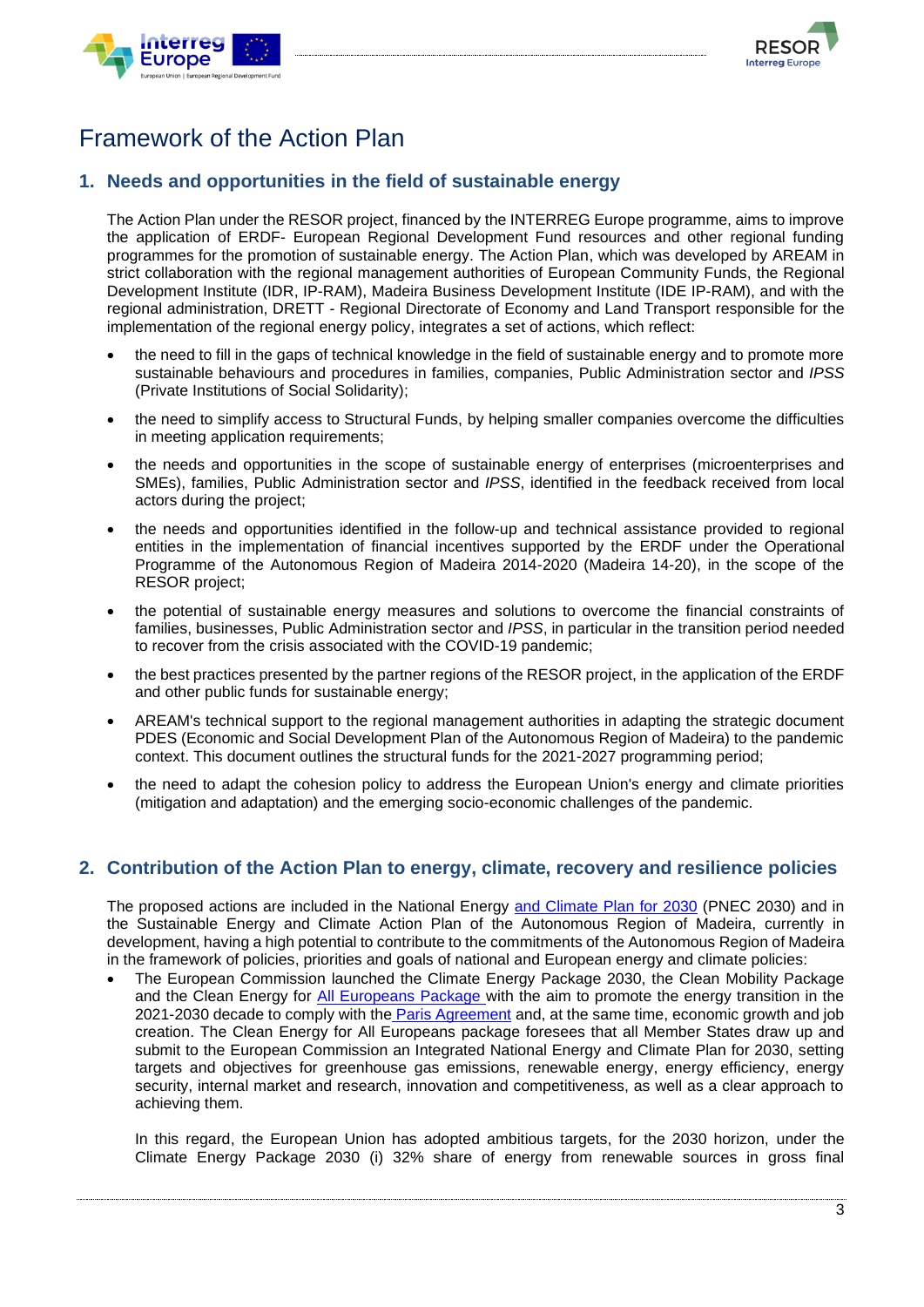



consumption, (ii) 32.5% reduction in energy consumption, (iii) 40% reduction in greenhouse gas emissions compared to 1990 levels, and (iv) 15% of electrical interconnections.

Under the European Green Deal, the [Commission](https://ec.europa.eu/info/strategy/priorities-2019-2024/european-green-deal_en) proposed in September 2020 to raise the 2030 greenhouse gas emission reduction target to at least 55% compared to 1990. This will allow the EU to move towards a [climate-neutral economy \(2050 long-term strategy\),](https://ec.europa.eu/clima/policies/strategies/2050_en) a regulatory objective [through the](https://ec.europa.eu/commission/presscorner/detail/en/ip_21_1828) [Commission welcomes provisional agreement on the European Climate Law,](https://ec.europa.eu/commission/presscorner/detail/en/ip_21_1828) and implement its commitments under the Paris [Agreement.](https://ec.europa.eu/clima/policies/international/negotiations/paris_en)

With the aim of achieving carbon neutrality in 2050, the National Energy and Climate Plan for 2030, approved on May 21<sup>st</sup>, 2020, sets the following goals for Portugal for the 2030 horizon:



The Sustainable Energy and Climate Action Plan of the Autonomous Region of Madeira (PAESC-RAM), currently being developed under the [C-TRACK50](https://www.c-track50.eu/) project, funded by the EU's Horizon 2020 Framework Programme for Research and Innovation, is part of the National Energy and Climate Plan for 2030 as a contribution of the Autonomous Region of Madeira to national and European targets.

The Sustainable Energy and Climate Action Plan of the Autonomous Region of Madeira establishes an 85% reduction in greenhouse gas emissions by 2050 compared to 2005 levels. The remaining contribution to the transition to a climate-neutral economy will be achieved through carbon sinks.

The Clean [Energy for EU Islands](https://ec.europa.eu/energy/topics/markets-and-consumers/clean-energy-eu-islands_en) Initiative.

Energy efficiency and the harnessing of endogenous renewable resources is particularly important for island territories, especially for small fragmented and outermost territories such as the Autonomous Region of Madeira, highly dependent on fossil fuels and small and isolated electric grids.

The New EU Strategy on Adaptation to Climate Change (Forcing [a climate-resilient Europe](https://eur-lex.europa.eu/legal-content/EN/TXT/PDF/?uri=CELEX:52021DC0082&from=EN) - the new EU Strategy on Adaptation to Climate Change).

The importance of energy efficiency and renewable energy to reduce dependence from the exterior is fundamental for adapting climate change in islands, in particular in the Outermost Regions. In this context, it is important to stress that the European Union's New Strategy on Adaptation to Climate Change identifies areas covering several countries facing common climate risks and specific adaptation challenges, including "outermost islands or regions" which are acknowledged as being "particularly vulnerable to climate change".

The European Commission has established that the recovery from the crisis caused by the COVID-19 pandemic is an opportunity to correct the European Union's economic models by putting sustainability first in order to create the foundations for a greener, more modern and resilient Europe. The [Next Generation EU](https://www.europarl.europa.eu/RegData/etudes/BRIE/2020/652000/EPRS_BRI%282020%29652000_EN.pdf) is [intended to combat the economic and social effects of the](https://www.europarl.europa.eu/RegData/etudes/BRIE/2020/652000/EPRS_BRI%282020%29652000_EN.pdf) COVID-19 pandemic and to make the European economy more resilient to future shocks through a just transition to a climate-neutral society and economy, with the involvement of all citizens. In the scope of the European recovery and resilience policy, the cohesion policy plays a key role in ensuring a balanced recovery, encouraging convergence and ensuring that no one is left behind. In this context, [REACT-EU](https://ec.europa.eu/regional_policy/en/newsroom/coronavirus-response/react-eu) - Recovery Assistance for Cohesion and the Territories of Europe, one of the pillars of the Next Generation, is a new initiative which aims to contribute to a green, digital and resilient recovery of the economy. The REACT-EU funds will be made available to the ERDF - European Regional Development Fund.

In this regard, the proposed actions aim to contribute, under the ERDF, to an ecological and resilient recovery of the economy by promoting knowledge to support decision-making for the implementation of sustainable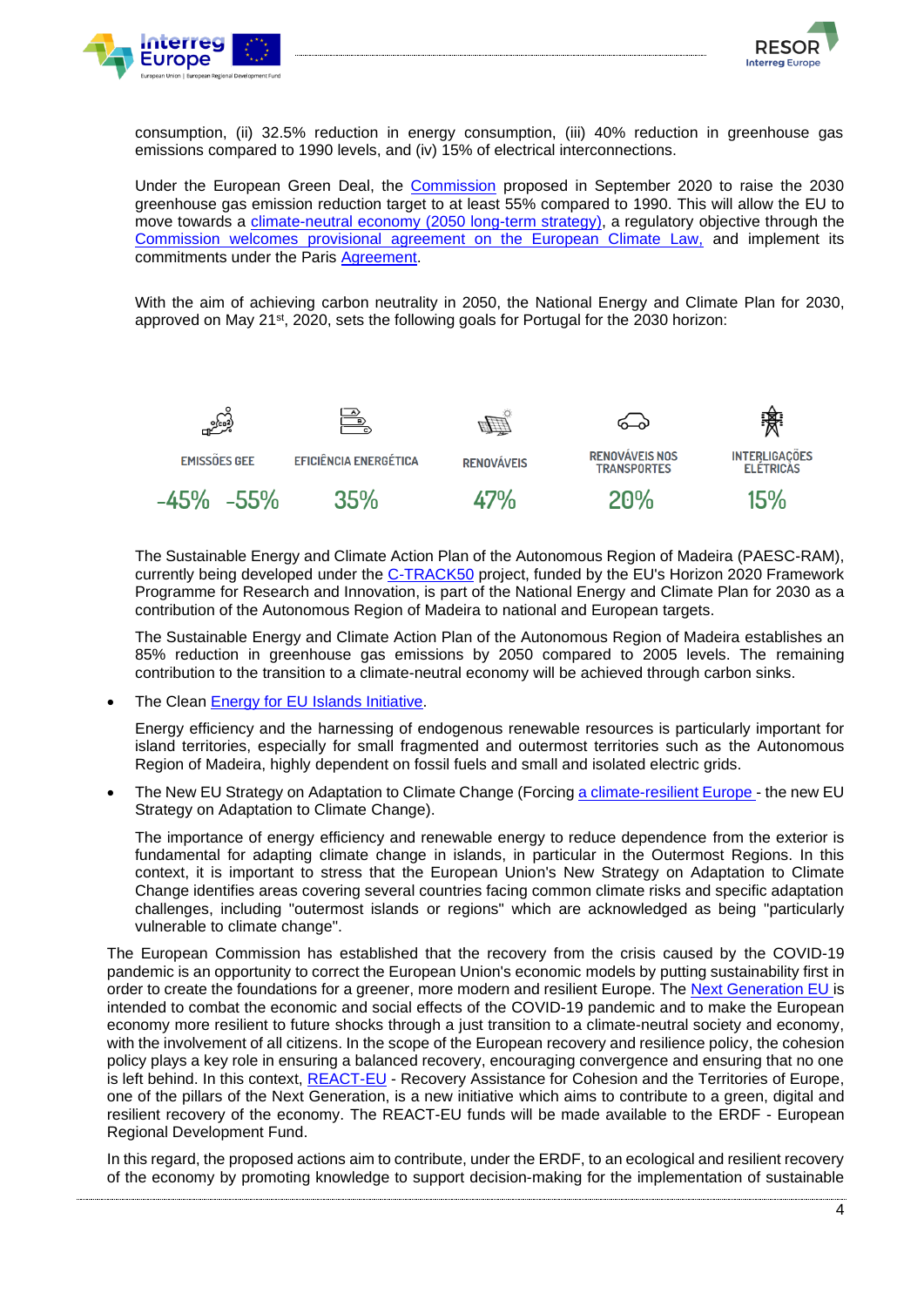



energy measures and awareness for behaviour changes and procedures. The inherent improvement of knowledge in sustainable energy and the reduction of energy consumption and costs contribute to:

Improve skills in the field of sustainable energy, in line with the EC recommendations in the [Pact for](https://ec.europa.eu/social/main.jsp?catId=1517&langId=en) Skills, a model of shared commitment to skill development in Europe. In order to support a fair and resilient recovery and meet the ambitions of green and digital transitions and EU industrial and SME strategies, the Commission invites public and private organisations to come together and take concrete steps to increase qualification and requalify people in Europe.

The Pact for Skills is the first of the flagship actions under the European Skills Agenda and is firmly anchored in [the European Pillar](https://ec.europa.eu/info/strategy/priorities-2019-2024/economy-works-people/jobs-growth-and-investment/european-pillar-social-rights/european-pillar-social-rights-20-principles_pt) of [Social Rights](https://www.2021portugal.eu/pt/cimeira-social-do-porto/plano-de-acao-do-pilar-europeu-dos-direitos-sociais/) which consists of 20 guiding principles for building a strong, just, inclusive and opportunity-filled social [Europe](https://wwwcdn.dges.gov.pt/sites/default/files/nova_agenda.pdf) and whose 2030 targets are set out in the European Pillar of Social Rights [Action Plan and in the Porto Declaration, of 7](https://www.2021portugal.eu/pt/cimeira-social-do-porto/compromisso-social-do-porto/)<sup>th</sup> May 2021.

- Combat energy poverty under the [National Long-Term Strategy to Combat Energy Poverty 2021-2050,](https://participa.pt/pt/consulta/estrategia-nacional-de-longo-prazo-para-o-combate-a-pobreza-energetica-2021-2050) in the public consultation phase until 17<sup>th</sup> May 2021, in order to safeguard access to essential services, one of the 20 principles of the European Pillar of Social Rights, which calls for "effective access to essential services of sufficient quality, such as water, sanitation, health care, energy, transport, financial services and digital communications, is essential to ensure social and economic inclusion".
- Maintain jobs and increasing the competitiveness of micro and SMEs.
- Rebalance regional and local Public Administration budgets and *IPSS* in a context where many public resources have necessarily been reallocated to health and social support.

#### <span id="page-4-0"></span>**3. Action Plan to boost access to funds of ERDF**

The Action Plan integrates four actions to be implemented through a voucher system for sustainable energy:

- Action 1 *Voucher* for "Combating energy poverty through sustainable energy";
- Action 2 *Voucher* for "Sustainable energy for Microenterprises";
- Action 3 *Voucher* for "Sustainable energy for Small and Medium-sized Enterprises";
- Action 4 *Voucher* for "Sustainable energy for Public Administration sector and *IPSS*".

Given the constraints and opportunities identified by AREAM under the RESOR project, the proposed actions aim to expand knowledge in the field of sustainable energy, promote change in behaviours and in energy use, and overcome financial constraints that limit investment in sustainable energy solutions, through interventions with high potential for socio-economic recovery based on sustainability and decarbonization.

The voucher system proposed in this Action Plan allows for greater flexibility and simplification of access to ERDF for sustainable energy, provided by the European Union in the framework of:

- The new "Next Generation EU" instrument, through additional funds for 2021-2022 of the REACT-EU programme which will be available to the [ERDF in the Operational Programme](https://ec.europa.eu/commission/presscorner/detail/en/qanda_20_2381) of Madeira 2014-2020;
- The Operational Programme of the Autonomous Region of Madeira 2021-2027, to finance the decarbonisation of the economy, with a commitment to allocate 30% of the expenditure budget to climate action;
- The reallocation of unused funds from the Operational Programme of the Autonomous Region of Madeira 2014-2020.

By allowing a more flexible, simpler and wider access to the ERDF for sustainable energy, the voucher system will contribute to the competitiveness of companies, to the maintenance of jobs and to the budget balance of families and of public entities, through the training of local actors to promote changes in behaviours and procedures, and to the implementation of sustainable energy solutions, with a multiplier effect in the regional economy by boosting energy performance diagnosis services and the implementation of sustainable energy solutions.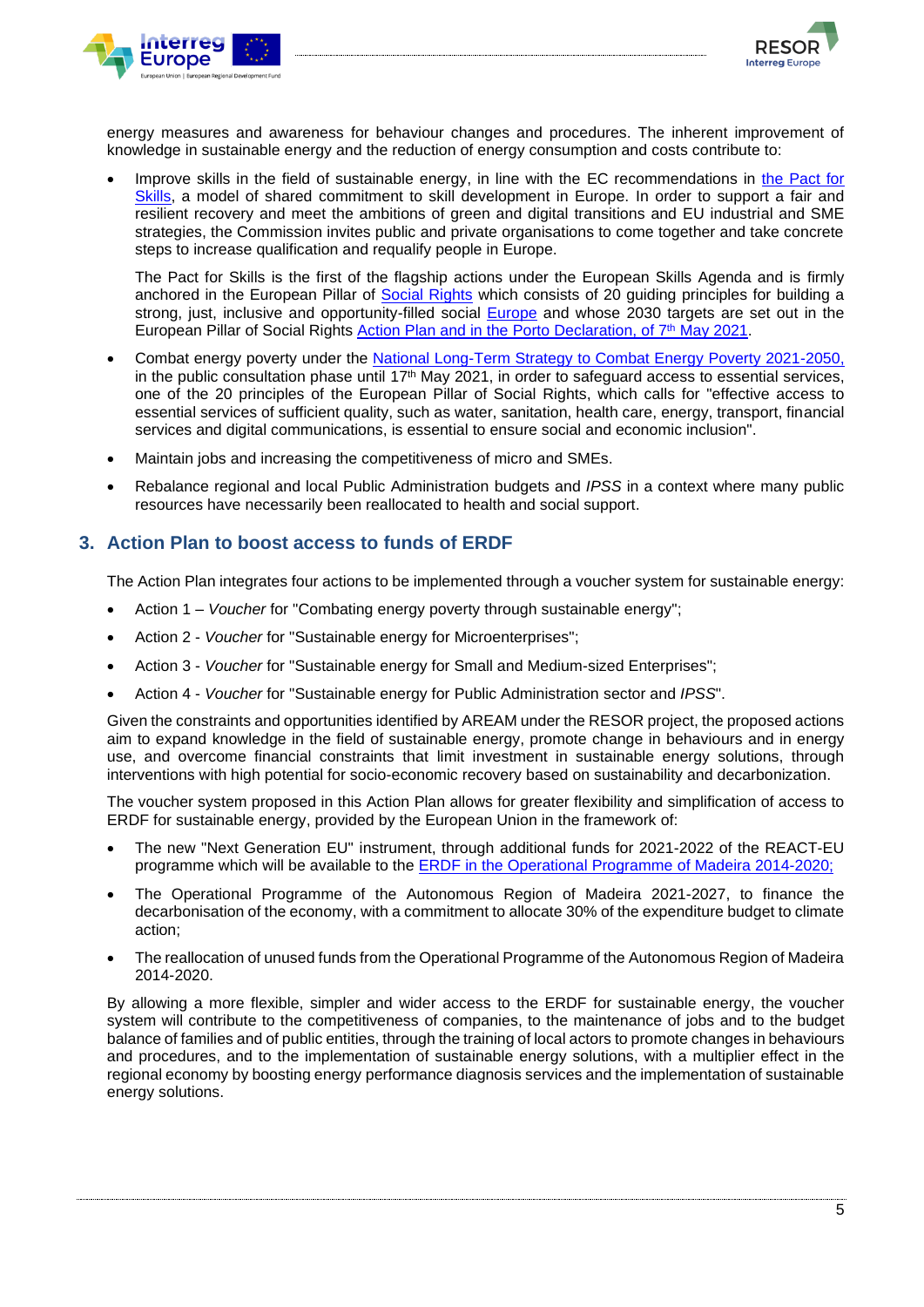



## <span id="page-5-0"></span>ACTION 1 - *Voucher* for "Combating energy poverty through sustainable energy"

### <span id="page-5-1"></span>**1. Background – Lessons learnt from the RESOR project**

The energy bill, in particular electricity, has a significant weight in the budget of economically vulnerable families, which justifies, depending on the criteria established under Decree-Law No. 138-A/2010 of December 28<sup>th</sup>, in the wording given by Decree-Law No. 172/2014, of November 14<sup>th</sup>, and by Law No. 7A/2016 of March 30<sup>th</sup>, [access to the S](https://www.eem.pt/pt/conteudo/clientes/faturacao/tarifarios/tarifa-social/)ocial [Tariff](https://www.eem.pt/pt/conteudo/clientes/faturacao/tarifarios/tarifa-social/) for electricity, which tr[a](https://www.eem.pt/pt/conteudo/clientes/faturacao/tarifarios/tarifa-social/)nslates into a discount of 33.8% on tariffs to consumers (excluding VAT and other taxes, contributions, fees and interest on late payment that are applicable), and the allocation of the subsidy is independent of criteria for sustainable use of energy.

In the context of reduced family income stemming from unemployment and lay-off in activities affected by the COVID-19 pandemic, particularly associated with the disruption of the tourism activity, the economic vulnerability of families has worsened. AREAM identified opportunities based on sustainable energy solutions and behaviours with the potential to contribute to balance the family budget and to the improvement of thermal comfort and quality of life in homes. These opportunities were identified by AREAM through collaboration with the *IDR, IP-RAM* for the revision of the Economic and Social Development Plan of the Autonomous Region of Madeira for 2030 (PDES Madeira 2030), a guiding instrument in the various areas of regional development in the 2030 horizon, to support preparatory work for the new cohesion policy cycle for the 2021- 2027 programming period, as well as for the preparation of European instruments for recovery from the pandemic crisis caused by the SARS-COV-2 virus.

In this framework, the implementation of a *voucher* system for non-refundable financial support justifies:

- the provision of specialised technical services for energy performance diagnoses, including analysis of behaviours and energy use patterns, and particular awareness to the change of behaviours and procedures;
- the financing of concrete sustainable energy solutions which are technically and economically viable.

Taking into account the constraints and opportunities identified by AREAM, Action 1 - *Voucher* for "Combating energy poverty through sustainable energy" aims to increase the acquisition of technical knowledge needed to change behaviours and implement sustainable energy solutions in economically vulnerable households, contributing to combat energy poverty in the Autonomous Region of Madeira. Action 1 will allow families to meet the criteria to access [the social tariff for electricity,](https://www.eem.pt/pt/conteudo/clientes/faturacao/tarifarios/tarifa-social) increase thermal comfort and quality of life in homes, and reduce energy consumption and costs, thus helping to balance family budgets and reduce subsidized amounts through the social tariff for electricity.

Action 1 was inspired by the best practices presented by the partner regions of the RESOR project, namely:

- Reunion Island, through the programme *"SLIME – Service Local d'Intervention pour la Maitrise de L' Energie"* (technical visits to households in energy poverty, energy audits, awareness-raising sessions and supply of economic appliances), funded 100% by the ERDF - Meeting PO 14-20, *Collectivité Territoriale de Reunion, EDF - Électricité de France S.A.;*
- The Martinique region, through the programme "Solar panels accessible to low-income families", 100% financed by the ERDF - Martinique PO 14-20, *Collectivité Territoriale de Martinique and EDF - Électricité de France, S.A.*

### <span id="page-5-2"></span>**2. Description of the Action**

Action 1 is a *voucher* system to promote sustainable energy in economically vulnerable households to be implemented through the ERDF for sustainable energy under the Operational Programme.

The Action is intended for families eligible for the social tariff [of](https://www.eem.pt/pt/conteudo/clientes/faturacao/tarifarios/tarifa-social) electricity, according to the Decree-Law No. 138-A/2010, of 28th December, in the wording given by Decree-Law No. 172/2014, of 14 November, and Law No. 7-A/2016, of 30th March.

The *voucher* has a maximum value of 1500 € for the island of Madeira and 1600 € for the island of Porto Santo, divided into two phases: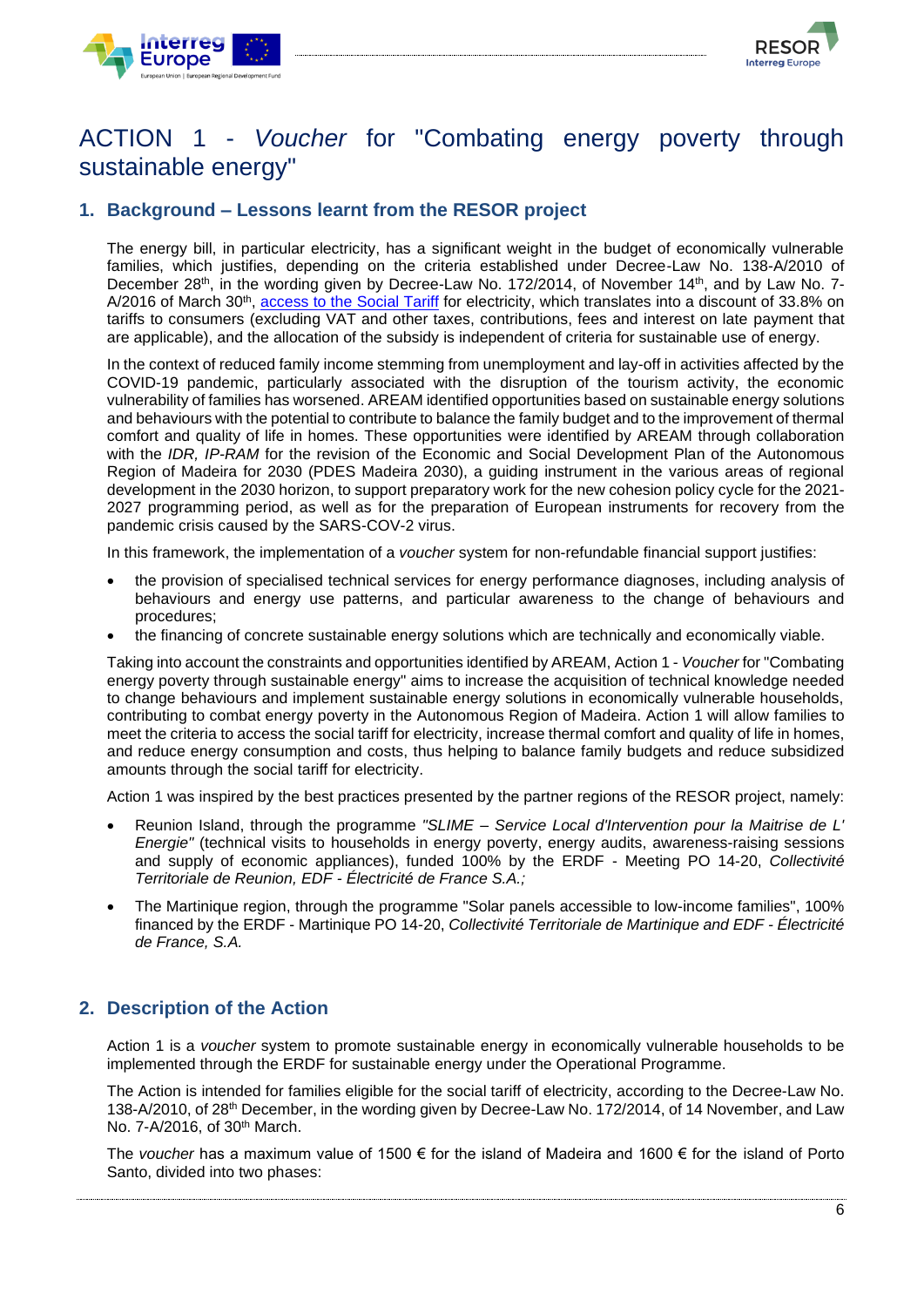



Phase 1: 250  $\epsilon$  for the island of Madeira and 350  $\epsilon$  for the island of Porto Santo - for non-refundable financial support for specialised technical services.

The Phase 1 *voucher* is intended to acquire the services of a qualified technician (recognized by the Operational Programme Management Authority) to:

- Perform an energy diagnosis which analyses in particular the energy bill, energy-consuming appliances, insulation conditions of windows and doors, and behaviours and patterns of energy use in the home.
- Indicate sustainable energy measures which are technically and economically feasible (payback period less than or equal to 8 years), including replacement of appliances, purchase of materials to caulk doors and windows, solar thermal collectors, and procedures and behaviours to be adopted to reduce energy consumption and costs.
- Organize an hour-long awareness raising session, addressed to all elements of the household, to present the sustainable energy solutions studied and to convey the procedures and behaviours to be adopted in order to reduce energy consumption and costs in the home. Recommendations on behaviour change should be conveyed and explained orally and their written record should be given to the family.

In the Phase 1 application process, the household representative presents a statement from the qualified technician contacted on how the qualified technician will perform the energy diagnosis and promote the awareness-raising session.

The deadline for carrying out the services is 1 month from the approval date of the *voucher* of Phase 1.

The service provider (qualified technician) receives the *voucher* amount once he has submitted the diagnosis report, evidence of the awareness-raising action and the invoice-receipt to the *IDR, IP-RAM*.

Phase 2: up to 1250  $\epsilon$  - for non-refundable financial support for investment in measures indicated in the diagnosis which are technically and economically feasible.

Depending on the report of the energy diagnosis and the advice of the qualified technician, the household representative shall opt for the measures to be implemented, in particular the purchase of equipment and/or caulking materials for doors and windows. He shall also request the budget for the purchase and installation of equipment (if necessary) from a supplier who is part of the programme indicated by the Managing Authority of the Operational Programme.

If the budget for the purchase and installation of the feasible measures does not come to the amount of 1250 €, the maximum value of the *voucher* of Phase 2 shall be equal to the budgeted amount for the implementation of the feasible measures.

To access the Phase 2 *voucher*, the household representative presents the supplier/installer's budget.

The deadline to implement the measures is 1 month from the approval date of the Phase 2 *voucher.*

The supplier/installer of the measures receives the *voucher* amount once the supplier/installer has presented evidence of the implemented measures and the invoice-receipt to the *IDR, IP-RAM*.

The total budget of this action should be distributed over a three-year period. Submission of applications is open until the budget of each year has been depleted. As long as the criteria are met, households will receive financial support in chronological order of application. If the total budget of the Action has not been depleted during the three-year period, the remaining budget shall be made available, in the same way, for the following years that the Operational Programme is running.

Each household has access to a single *voucher.*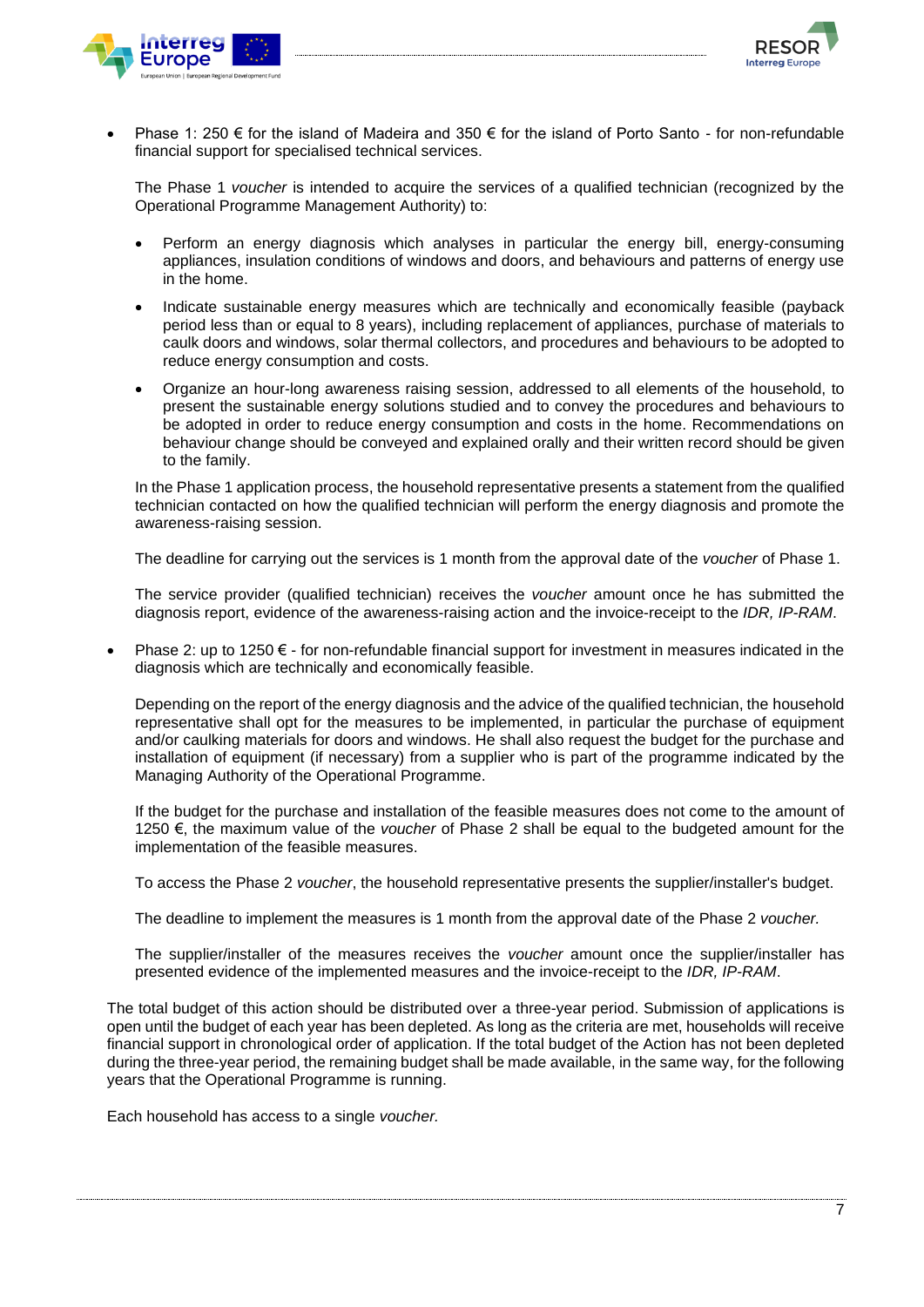



### <span id="page-7-0"></span>**3. Relevance - Contribution of the Action to sustainable energy**

As part of the RESOR project, AREAM has identified that low-income families have difficulties in accessing knowledge in the field of sustainable energy and do not have the financial capacity to invest in solutions that improve thermal comfort and quality of life in homes, and this situation has been aggravated by the COVID-19 pandemic crisis.

In this context, the *voucher* system makes it possible to simplify the ERDF application process by enabling economically vulnerable families to have access to:

- technical assistance to assess the potential for reducing consumption by changing behaviour and energy use patterns and implementing sustainable energy solutions;
- financing of sustainable energy solutions which are technically and economically feasible.

This action will improve thermal comfort and quality of life in homes, and reduce energy consumption and costs, in a context of a fair transition to a climate-neutral society and economy, and recovery from the socioeconomic crisis caused by the pandemic. The implementation of sustainable energy measures by households demonstrates coherence with the commitments made in the context of energy, climate, recovery and resilience policies, and is an opportunity to balance the budget of low-income families, which contributes to combat energy poverty and to the reduction of subsidies for electricity, through the social tariff for electricity.

Overcoming barriers to technical knowledge, the adoption of more energy efficient behaviours and procedures, and access to funding through the ERDF to invest in sustainable energy solutions, included in a decision-making process supported by technical knowledge, will contribute to:

- The decarbonisation of the economy;
- Balancing the budget of families in situations of economic vulnerability;
- Boost the regional market for the provision of services and of sustainable energy solutions.

#### <span id="page-7-1"></span>**4. Entities involved in the development and implementation of the Action**

The Regional Development Institute (IDR, IP-RAM) is responsible for coordinating, planning and monitoring activities of the regional development model, as well as coordinating and managing the intervention of Community funds in the Autonomous Region of Madeira.

AREAM has developed the Action in collaboration with *IDR, IP-RAM,* which will be responsible for its framework in the Operational Programme, taking into account the constraints established by the European Commission.

AREAM will provide technical support to *IDR, IP-RAM* in the implementation of the Action.

### <span id="page-7-2"></span>**5. Deadline for implementation of the Action**

2021-2030

#### <span id="page-7-3"></span>**6. Budget of the Action**

Between 1.5 M  $\epsilon$  and 1.6 M  $\epsilon$  to benefit, at least, 1000 households.

#### <span id="page-7-4"></span>**7. Sources of funding for the Action**

Funding through the European Regional Development Fund is subject to the constraints set out by the European Commission in the Operational Programme.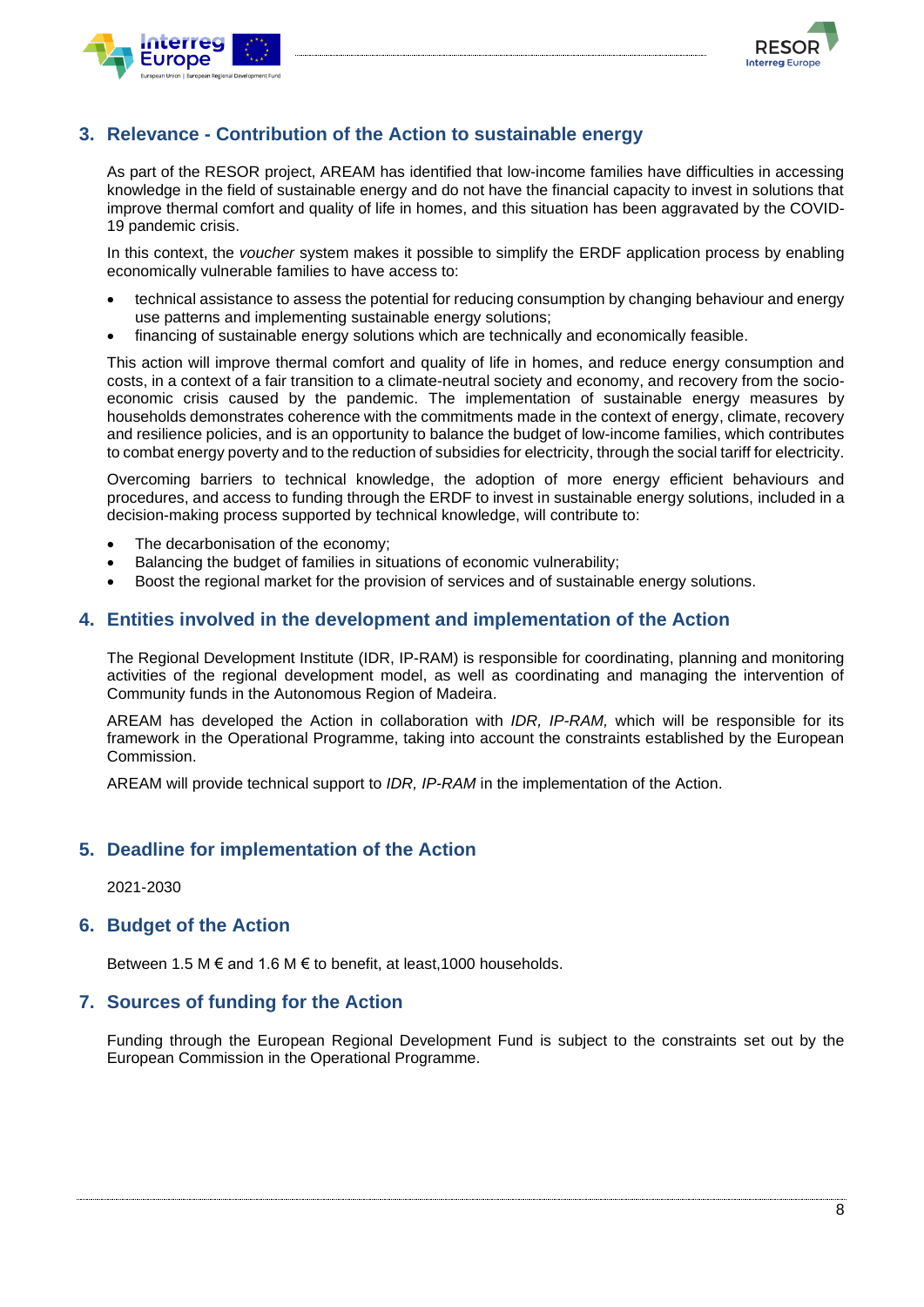



# <span id="page-8-0"></span>ACTION 2 - *Voucher* for "Sustainable energy for microenterprises"

## <span id="page-8-1"></span>**1. Background - Lessons learnt from the RESOR project**

The needs of the microenterprises in the field of sustainable energy and the constraints on the access to ERDF for sustainable energy support under the Madeira 14-20 Operational Programme were identified in RESOR project working group meetings and through contacts established with local actors from the clarification sessions of the VALORIZAR 2020 incentive system, promoted by AREAM and *IDE, IP-RAM*. It was noted that the microenterprises had technical knowledge gaps in the field of sustainable energy, difficulties in the application process and financial constraints to move forward with investments in technical assistance and sustainable energy measures, a situation that has worsened with the pandemic.

In the context of the socio-economic crisis associated with the COVID-19 pandemic, AREAM has identified opportunities in the field of sustainable energy to promote the competitiveness of microenterprises and to maintain jobs. These opportunities were identified by AREAM through the collaboration with the *IDR, IP-RAM* for the revision of the Economic and Social Development Plan of the Autonomous Region of Madeira for 2030 (PDES Madeira 2030), a guiding instrument in the various areas of regional development in the 2030 horizon, to support preparatory work for the new cohesion policy cycle for the 2021-2027 programming period, as well as for the preparation of European instruments for recovery from the pandemic crisis caused by the SARS-COV-2 virus.

In this framework, the implementation of a *voucher* system for non-refundable financial support justifies:

- the provision of specialised technical services for energy performance diagnoses, including analysis of behaviours and energy use patterns, and particular awareness to the change of behaviours and procedures;
- the financing of concrete sustainable energy solutions which are technically and economically viable.

Taking into account the constraints and opportunities identified by AREAM, Action 2 "Sustainable energy for microenterprises" aims to promote the acquisition of technical knowledge needed to change behaviours and patterns of energy use and have access to investment to co-finance the implementation of sustainable energy solutions, which allows microenterprises to reduce energy consumption and costs, freeing up funds for the maintenance of jobs and improvement of competitiveness.

Action 2 was inspired by the best practices presented by the partner regions of the RESOR project, namely the "*Proenergia* Programme", presented by the Autonomous Region of the Azores and financed by the regional budget.

### <span id="page-8-2"></span>**2. Description of the Action**

Action 2 is a *voucher* system to promote sustainable energy in microenterprises, to be implemented through the ERDF for sustainable energy under the Operational Programme.

The *voucher* has a maximum value of 2000 € for the island of Madeira and 2100 € for the island of Porto Santo, divided into two phases:

Phase 1: up to 500  $\epsilon$  for the island of Madeira and up to 600  $\epsilon$  for the island of Porto Santo - for nonrefundable financial support for the specialized technical service to perform an energy diagnosis and awareness-raising session.

The Phase 1 *voucher* is intended to acquire the services of a qualified technician or service provider (with a Qualified Technician) to:

- Perform an energy diagnosis which analyses behaviours and patterns of energy use;
- Indicate sustainable energy solutions which are technically and economically feasible (payback period less than or equal to 8 years),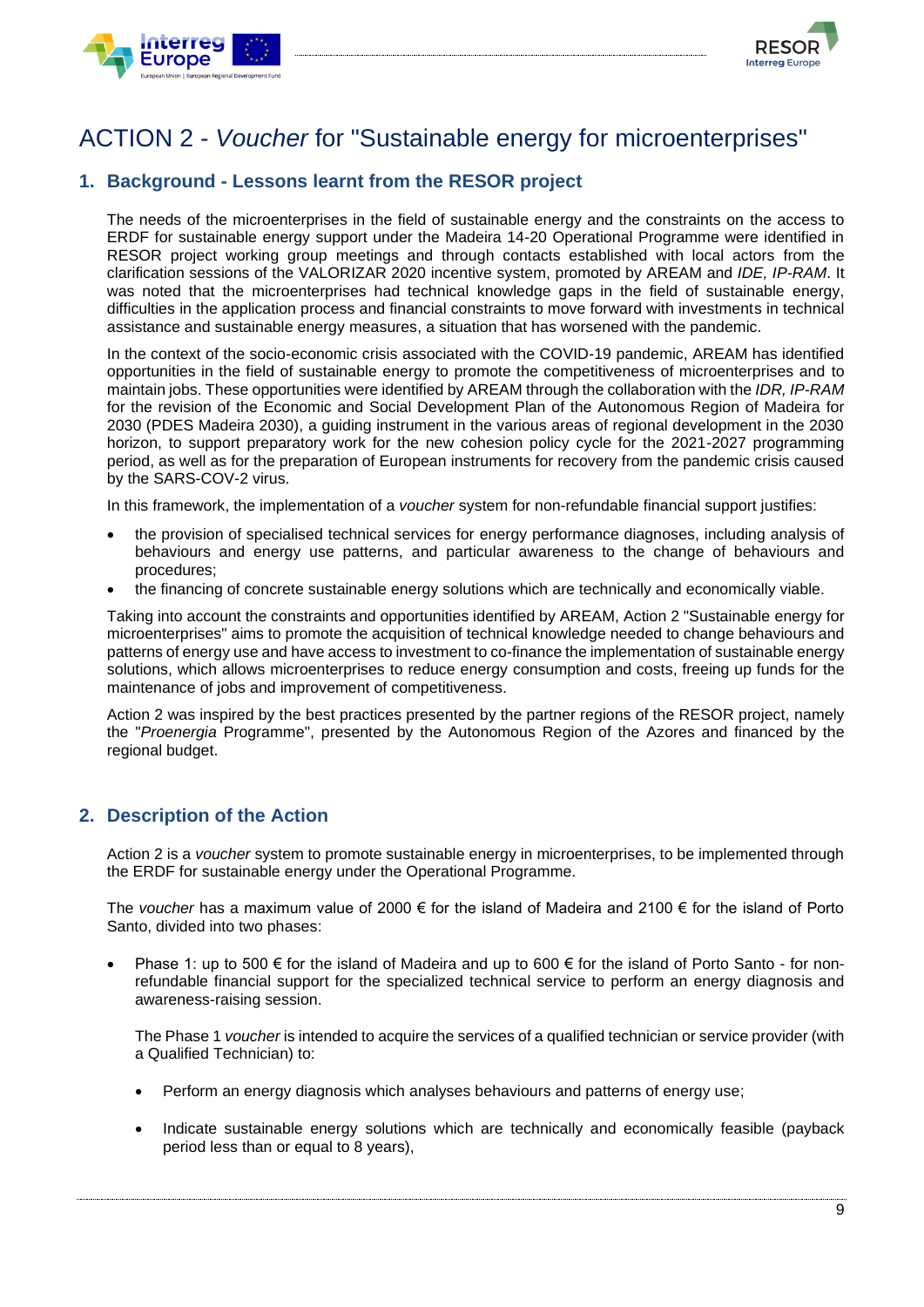



• Organize an hour-long awareness raising session, addressed to the management and all employees, to convey the procedures and behaviours to be adopted in order to reduce energy consumption and costs. Recommendations on behaviour change should be conveyed and explained orally and their written record should be given to the management and employees.

The microenterprise is required to request a qualified technician or service provider (with a qualified technician), recognized by the Operational Programme Management Authority, to provide a budget/quote for performing an energy diagnosis and promoting an awareness-raising session among the management and employees, which will then be presented in the application process of the Phase 1 *voucher.*

The deadline for performing the diagnosis, presentation of the report and carrying out the awarenessraising session is 1 month from the approval date of the Phase 1 *voucher.* 

The service provider receives the *voucher* amount once he has submitted the diagnosis report, evidence of the awareness-raising session and the invoice-receipt to the *IDR, IP-RAM*.

When applying for Phase 1, the microenterprise undertakes to make a minimum investment of 3000 $\epsilon$  in Phase 2, to implement the measures indicated in the diagnosis that are technically and economically feasible. If the feasible measures do not reach the minimum value of 3000 €, the minimum investment value will be equal to the value of the implementation of the feasible measures.

• Phase 2: the remaining amount – for non-refundable financial support up to 50% of the investment in measures indicated in the diagnosis that are technically and economically feasible.

Example Madeira: Energy performance diagnosis: 500 €; Total investment: 3000 €; total *voucher* value: 500 € + (3000 € x 50%) = 2000 €

Example Madeira: Energy performance diagnosis: 300 €; Total investment: 3500 €; total *voucher* value: 300 € + (3500 € x 50%) = 2050 €

Example Madeira: Energy performance diagnosis: 500 €; Total investment: 2000 €; total *voucher* value: 500 € +(2000 € x 50%) = 1500 €

Example Porto Santo: Energy performance diagnosis: 600 €; Total investment: 3000 €; total *voucher* value: 600 €+(3000 € x 50%) = 2100 €

The microenterprise selects the measures to be implemented and requests a budget for its supply and installation. The deadline for measure implementation is 6 months from the approval date of the Phase 1 *voucher.*

To access the Phase 2 *voucher,* the microenterprise has to present the supplier/installer's invoice.

The supplier/installer of the measures receives the *voucher* amount once he has submitted evidence of the implemented measures and the invoice and receipt to *IDE, IP-RAM*.

The microenterprise is obliged to demonstrate that it falls within the state aid minimis exception (the maximum value of the *voucher* added to the support received in the last three years does not exceed 200,000 €).

The total budget of this action should be distributed over a three-year period. Submission of applications is open until the budget of each year has been depleted. As long as the criteria are met, households will receive financial support in chronological order of application. If the total budget of the Action has not been depleted during the three-year period, the remaining budget shall be made available, in the same way, for the following years that the Operational Programme is running.

Each microenterprise has access to a single *voucher* per installation/facility.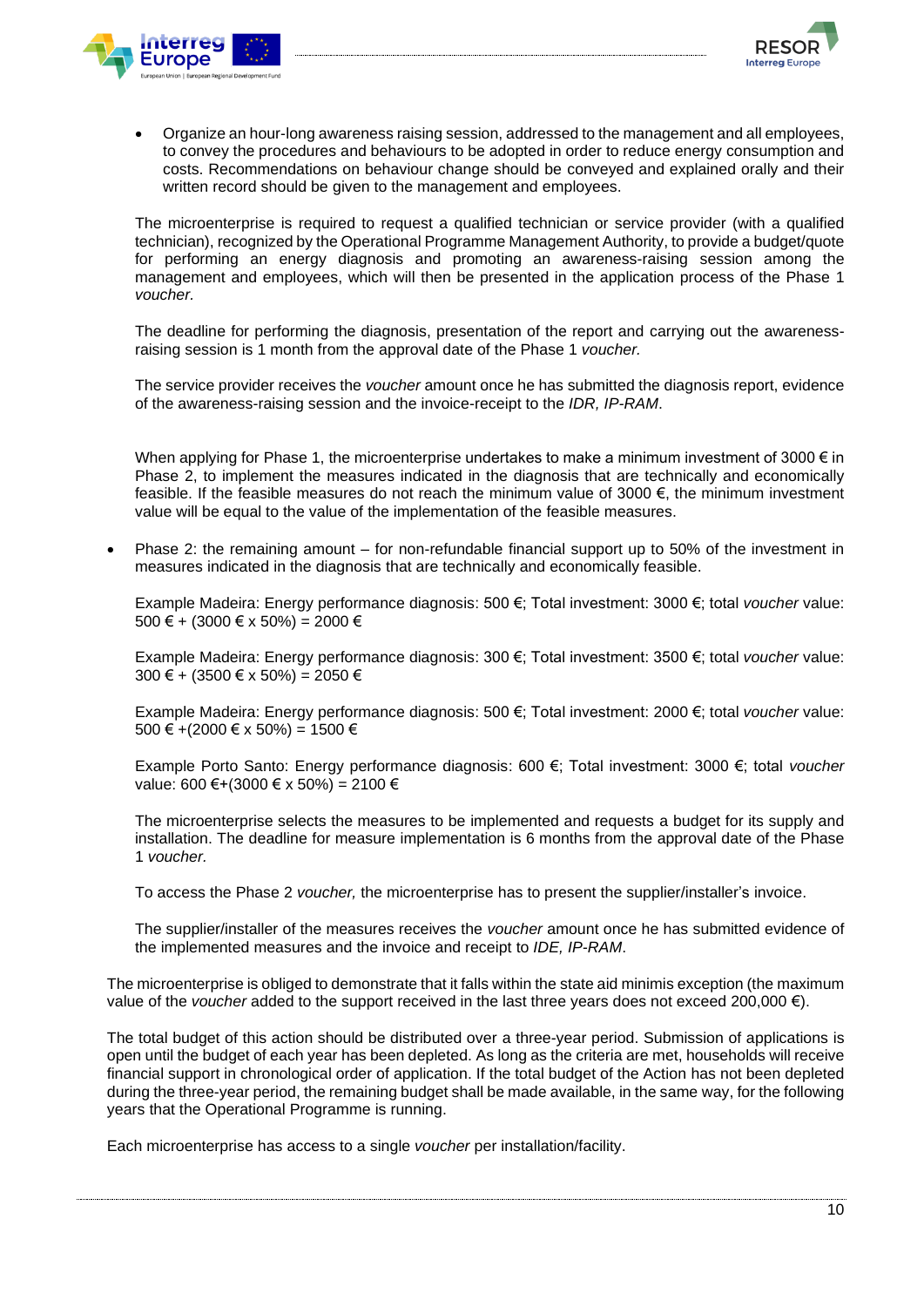



### <span id="page-10-0"></span>**3. Relevance - Contribution of the Action to sustainable energy**

As part of the RESOR project, AREAM has identified that microenterprises have difficulties in accessing knowledge in the field of sustainable energy; difficulties in filling out application forms and treasury constraints to carry out studies and investments in sustainable energy solutions.

This has been aggravated by the COVID-19 pandemic crisis, and these constraints can be overcome through Action 2, as the *voucher* system allows to simplify the ERDF application process to have access to:

- technical assistance to assess the potential for reducing energy consumption by changing behaviours and patterns of energy use, and the implementation of sustainable energy solutions;
- financing of sustainable energy solutions which are technically and economically feasible.

This action will reduce energy consumption and costs, in an initiative that is particularly important in a context of fair transition to a society and economy with a climate-neutral impact, and the recovery from the socioeconomic crisis caused by the pandemic. The implementation of sustainable energy measures by microenterprises demonstrates coherence with the commitments made in the context of energy, climate, recovery and resilience policies, and is an opportunity for enterprises to free up resources for maintaining jobs and improving competitiveness.

Overcoming barriers of technical knowledge, the adoption of more energy efficient behaviours and procedures, and access to co-financing to invest in sustainable energy solutions, included in a decisionmaking process supported by technical knowledge, will contribute to:

- The decarbonisation of the economy;
- Improving competitiveness and maintaining jobs;
- The dynamic of the regional market for the provision of services and the supply and installation of renewable energy and energy efficiency solutions.

#### <span id="page-10-1"></span>**4. Entities involved in the development and implementation of the Action**

The Regional Development Institute (IDR, IP-RAM) is responsible for coordinating, planning and monitoring activities of the regional development model, as well as coordinating and managing the intervention of Community funds in the Autonomous Region of Madeira.

The Madeira Business Development Institute (IDE, IP-RAM) is the coordinating body of instruments to support the corporate structure of the secondary and tertiary sectors of the regional economy, in particular micro, small and medium-sized enterprises, with a view to strengthening innovation, entrepreneurship and business investment.

AREAM has developed the Action in collaboration with *IDR, IP-RAM*, which will be responsible for its framework in the Operational Programme, taking into account the constraints established by the European Commission.

AREAM will provide technical support to *IDR, IP-RAM* and *IDE, IP-RAM* in the implementation of the Action.

#### <span id="page-10-2"></span>**5. Deadline for implementation of the Action**

2021-2030

#### <span id="page-10-3"></span>**6. Budget of the Action**

Between 2 M  $\epsilon$  and 2.1 M  $\epsilon$  to benefit, at least, 1000 microenterprises.

#### <span id="page-10-4"></span>**7. Sources of funding for the Action**

European Regional Development Fund.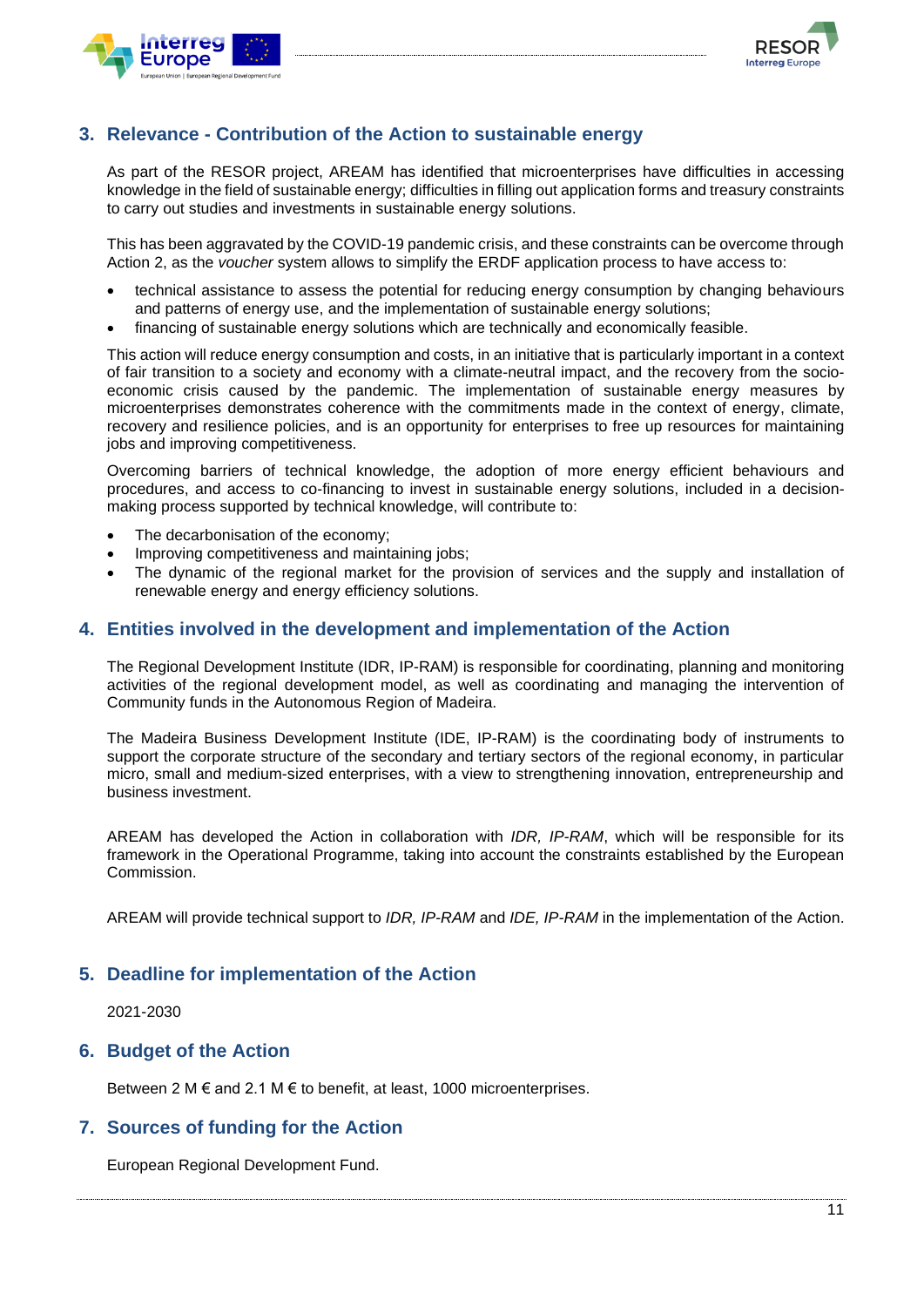



## <span id="page-11-0"></span>ACTION 3 - *Voucher* for "Sustainable energy for Small and Mediumsized Enterprises"

## <span id="page-11-1"></span>**1. Background - Lessons learnt from the RESOR project**

The needs of Small and Medium Enterprises (SMEs) in the field of sustainable energy and the constraints on access to the ERDF for sustainable energy support, under the Madeira 14-20 Operational Programme, were identified in the meetings with the RESOR project working group and through contacts established with local actors, through the clarification sessions of the VALORIZAR 2020 incentive system promoted by AREAM and *IDE, IP-RAM*. In this context, it was found that SMEs, in particular small enterprises, had technical knowledge gaps in the field of sustainable energy, difficulties in compiling the information requested in the application and financial constraints to move forward with investment in technical advice and sustainable energy measures, a situation that has worsened with the pandemic.

In the context of the socio-economic crisis associated with the COVID-19 pandemic, AREAM has identified opportunities in the field of sustainable energy to promote the competitiveness of Small and Medium-sized enterprises and to maintain jobs. These opportunities have been identified by AREAM in the framework of collaboration with the *IDR, IP-RAM* for the revision of the Economic and Social Development Plan of the Autonomous Region of Madeira 2030 (PDES Madeira 2030), a guiding instrument in the various areas of regional development in the 2030 horizon, to support the preparatory work for the new cohesion policy cycle for the 2021-2027 programming period, as well as the preparation of European instruments for recovery from the pandemic crisis caused by the SARS-COV-2 virus.

In this framework, implementing a *voucher* system for non-refundable support justifies:

- the provision of specialised technical services for energy performance diagnoses, including analysis of behaviours and energy use patterns, and particular awareness to the change in behaviours and procedures;
- the preparation of the technical specifications of the measures to be implemented for the purposes of: requesting budgets, support the subsequent application process to the ERDF and/or support the celebration of an Energy Performance Contract with an Energy Service Company, in order to ensure the application of the investment in measures that are technically and economically feasible.

The eligibility of partnerships with Energy Service Companies in accessing community funds for sustainable energy is important to overcome investment risks and initial financial constraints. Energy Performance Contracts are a key tool for leveraging the availability of community funds, achieving the best results from the investments made and minimising the risk of the investments. In this context, the following technical documents were developed in the scope of the Action Plan as templates to support the celebration of Energy Performance Contracts:

- Volume I CADERNO DE ENCARGOS do Modelo de contrato de gestão de eficiência energética para implementação de medidas de eficiência energética através de uma Empresa de Serviços Energéticos.
	- o [CONTRACT DOCUMENTS](https://www.linguee.pt/ingles-portugues/traducao/contract+documents.html) of the Energy Efficiency Management Contract Model for the implementation of energy efficiency measures through an Energy Services Company.
- Volume II PROGRAMA DE PROCEDIMENTO do Modelo de contrato de gestão de eficiência energética para implementação de medidas de eficiência energética através de uma Empresa de Serviços Energéticos.
	- o PROCEDURE PROGRAM of the Energy Efficiency Management Contract Model for the implementation of energy efficiency measures through an Energy Services Company.

Taking into account the constraints and opportunities identified by AREAM, Action 3 "Sustainable Energy for Small and Medium-sized Enterprises" aims to promote the acquisition of the technical knowledge needed to change behaviours and energy use patterns and to support, from a technical point of view, the access to financing for the implementation of sustainable energy solutions, which will allow SMEs to reduce energy consumption and costs, freeing up funds for the maintenance of jobs and improved competitiveness.

Action 3 was inspired by the best practices presented by the partner regions of the RESOR project, namely:

• Autonomous Region of the Azores, through the "*Proenergia* Programme", financed by the regional budget;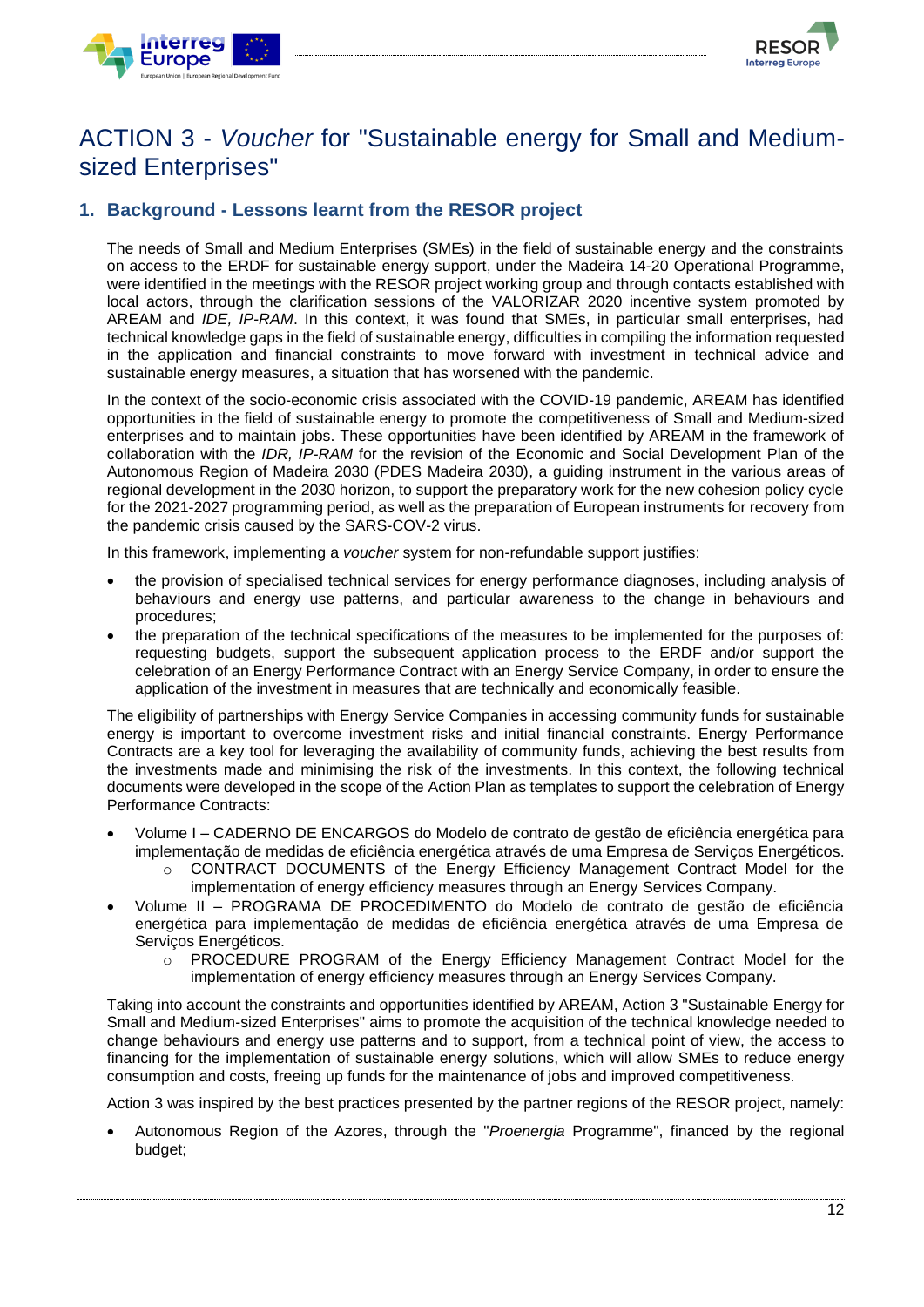



• Canary Islands, through the launching of a public tender for the selection of Energy Service Companies for the signing of "Energy Performance Contracts with the Canary Islands Government for the implementation of sustainable energy solutions in public buildings and facilities on the Canary Islands, including Tenerife Island", financed by the *IGIC* Tax – Canary Island General Indirect Tax.

### <span id="page-12-0"></span>**2. Description of the Action**

Action 3 is a *voucher* system to promote sustainable energy in SMEs, to be implemented through the ERDF for sustainable energy under the Operational Programme.

The *voucher* has a maximum value of 2500 € non-refundable support for the island of Madeira and 2600 € for the island of Porto Santo.

The *voucher* is intended to acquire the services of a Qualified Technician or service provider (with a Qualified Technician) to:

- Perform an energy diagnosis which analyses behaviours and patterns of energy use.
- Indicate sustainable energy measures which are technically and economically feasible (payback period less than or equal to 8 years).
- Organize an hour-long awareness raising session, addressed to the management and all employees, to convey the procedures and behaviours to be adopted in order to reduce energy consumption and costs. Recommendations on behaviour change should be conveyed and explained orally and their written record should be given to the management and employees.
- Present the report of the measures, which are technically and economically feasible, and their technical specifications for the purpose of: requesting budgets, support the application process under the ERDF and/or support the celebration of an Energy Performance Contract with an Energy Service Company.

The SME is required to request a Qualified Technician or service provider (with a Qualified Technician), recognized by the Operational Programme Management Authority, to provide a budget to carry out the above-mentioned services, which is then presented in the *voucher* application process*.*

The deadline to carry out the services is 3 months from the approval date of the *voucher.*

The service provider receives the *voucher* amount once he has submitted the energy diagnosis report, evidence that the awareness-raising action has been carried out, the report with the technical specifications of the measures to be implemented by the beneficiary to support a subsequent application process to the ERDF and/or support for the celebration of an Energy Performance Contract with an Energy Service Company and the invoice-receipt to the *IDR, IP-RAM*.

When applying for the *voucher*, the SME undertakes to make a minimum investment of 10 000 € to implement sustainable energy measures which are technically and economically feasible (with a payback period of less than or equal to eight years) indicated in the diagnosis. If the feasible measures do not reach the minimum value of 10 000  $\epsilon$ , the minimum investment value shall be equal to the value of the feasible measures implementation.

The total budget of this action should be distributed over a three-year period. Submission of applications is open until the budget of each year has been depleted. As long as the criteria are met, SMEs will receive support in chronological order of application. If the total budget of the Action is not depleted during the threeyear period, the remaining budget shall be distributed, in the same way, for the following years that the Operational Programme is running.

Each SME has access to a single *voucher* per installation/facility.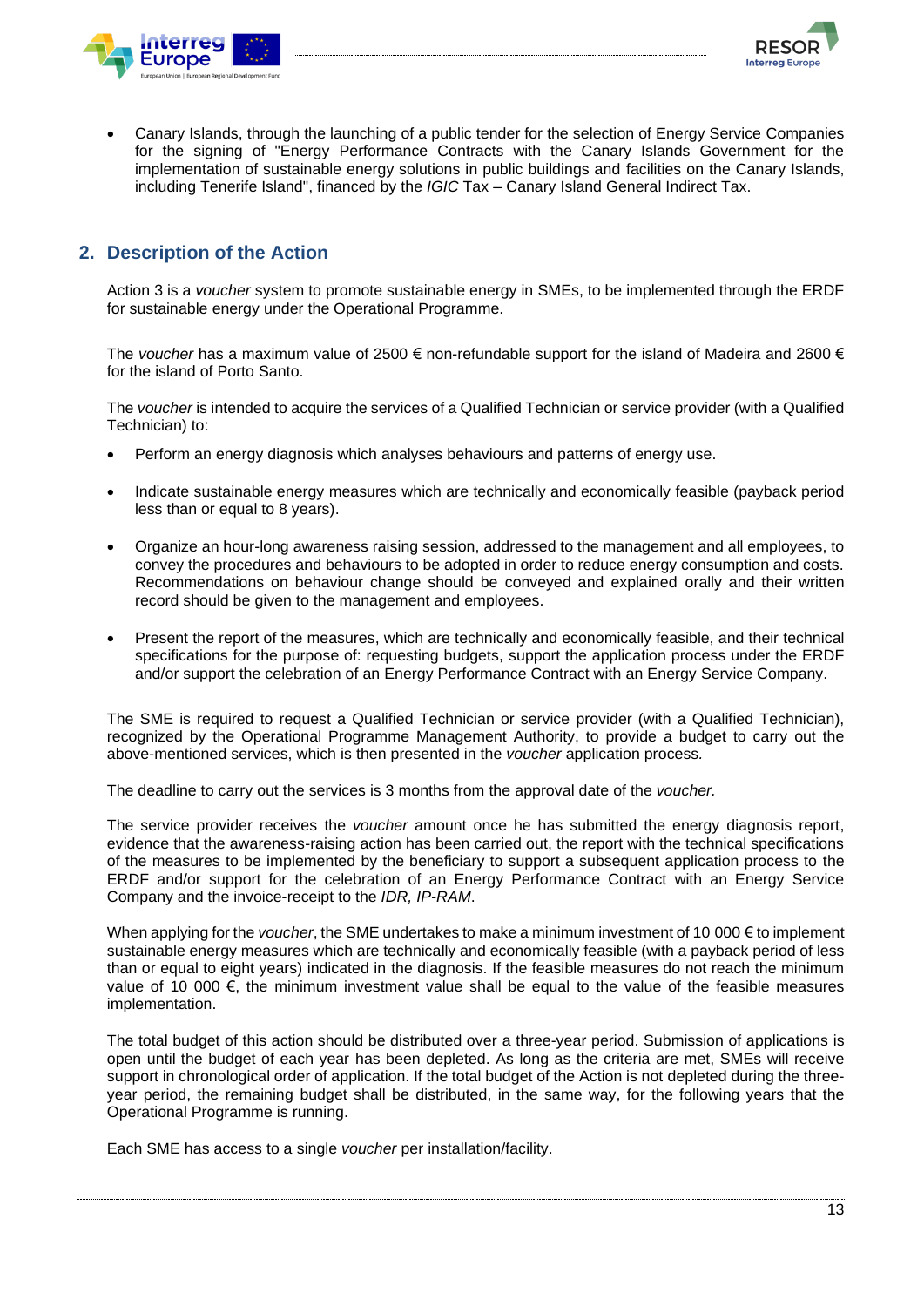



### <span id="page-13-0"></span>**3. Relevance - Contribution of the Action to sustainable energy**

As part of the RESOR project, AREAM has identified that SMEs have difficulties in accessing knowledge in the field of sustainable energy; difficulties in filling out application forms (particularly Small Enterprises) and treasury constraints to carry out studies and investments on sustainable energy solutions.

This has been aggravated by the COVID-19 pandemic crisis, and these constraints can be overcome through Action 3, as the *voucher* system allows to simplify the ERDF application process to have access to technical assistance in order to:

- Assess the potential for reducing energy consumption by changing behaviours and patterns of energy use, and implementing sustainable energy solutions;
- Prepare the technical basis and technical specifications of measures which are technically and economically feasible to ensure access to sources of financing. This mobilization of technical knowledge is fundamental to request budgets and support a subsequent application to the ERDF and/or to celebrate an energy performance contract with an Energy Service Company.

The lack of financial capacity of SMEs for initial investment, aggravated by the pandemic crisis, can be overcome by the articulation of the ERDF with Energy Performance Contracts with Energy Service Companies, in order to enable initial financing.

This will reduce energy consumption and costs, in an initiative that has particular relevance in a context of fair transition to a society and an economy with climate-neutral impact, and recovery from the socio-economic crisis caused by the pandemic. The implementation of sustainable energy measures by SMEs demonstrates coherence with commitments made in the context of energy and climate policies, and recovery and resilience, and is an opportunity for companies to free up resources for job maintenance and improved competitiveness.

Overcoming barriers of technical knowledge, the adoption of more efficient behaviours and procedures, and access to financing through the ERDF and/or through an Energy Performance Contract to invest in sustainable energy solutions, included in a decision-making process supported by technical knowledge, will contribute to:

- The decarbonisation of the economy;
- The provision of resources to improve competitiveness and maintain jobs;
- Boosting the regional market for the provision of technical consulting services, supply and installation of renewable energy and energy efficiency solutions and Energy Service Companies.

### <span id="page-13-1"></span>**4. Entities involved in the development of the Action**

The Regional Development Institute (IDR, IP-RAM) is responsible for coordinating, planning and monitoring activities of the regional development model, as well as coordinating and managing the intervention of Community funds in the Autonomous Region of Madeira.

The Madeira Business Development Institute (IDE IP-RAM) is the coordinating body of instruments to support the corporate structure of the secondary and tertiary sectors of the regional economy, in particular micro, small and medium-sized enterprises, with a view to strength innovation, entrepreneurship and business investment.

AREAM has developed the Action in collaboration with the *IDR, IP-RAM*, which will be responsible for its framework in the Operational Programme, taking into account the constraints established by the European Commission.

AREAM will provide technical support to IDR, IP-RAM and IDE, IP-RAM in the implementation of the Action.

#### <span id="page-13-2"></span>**5. Deadline for implementation of the Action**

2021-2030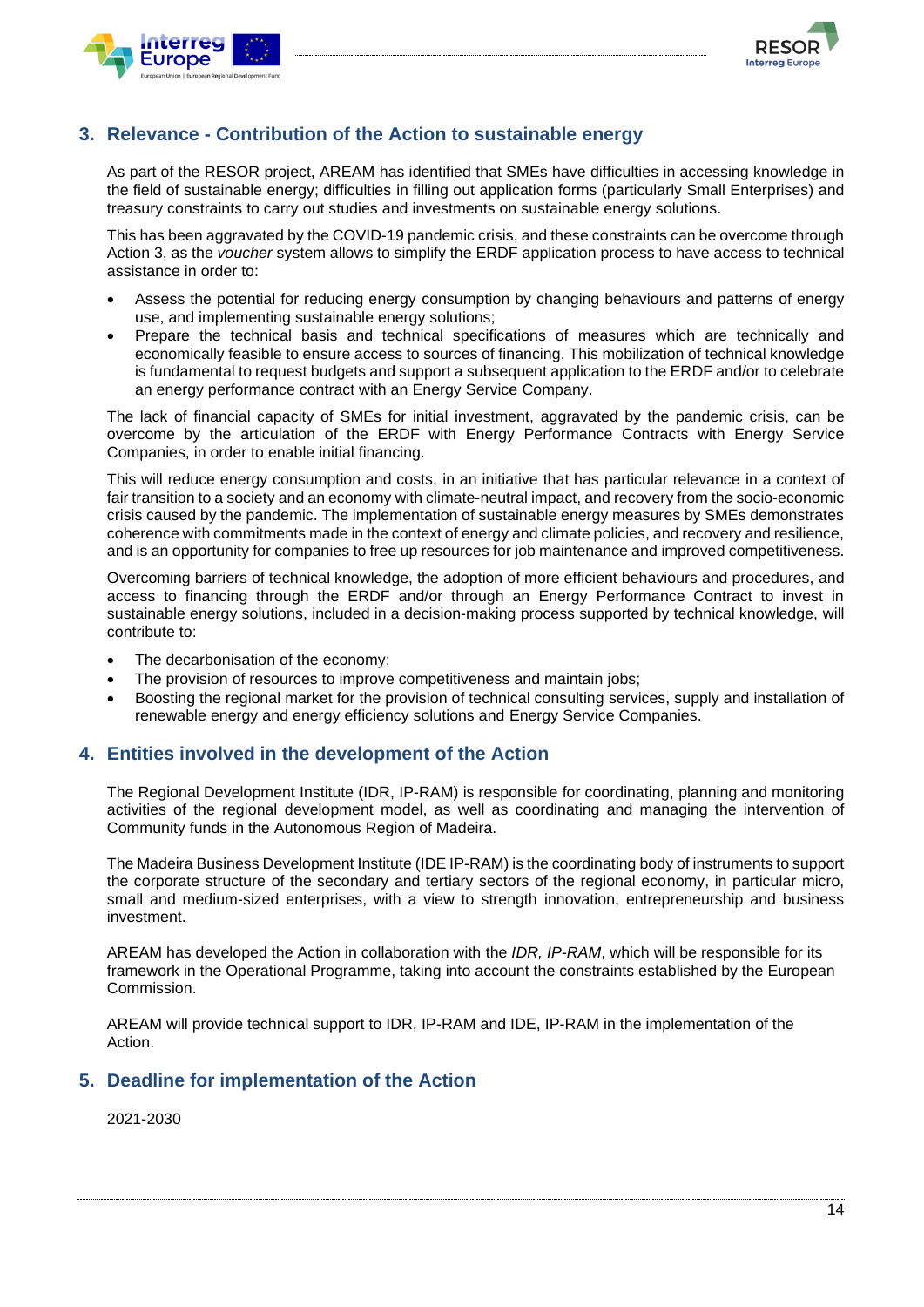



## <span id="page-14-0"></span>**6. Budget of the Action**

Between 0.2 M  $\epsilon$  and 0.25 M  $\epsilon$  to benefit, at least, 100 SMEs.

## <span id="page-14-1"></span>**7. Sources of funding for the Action**

European Regional Development Fund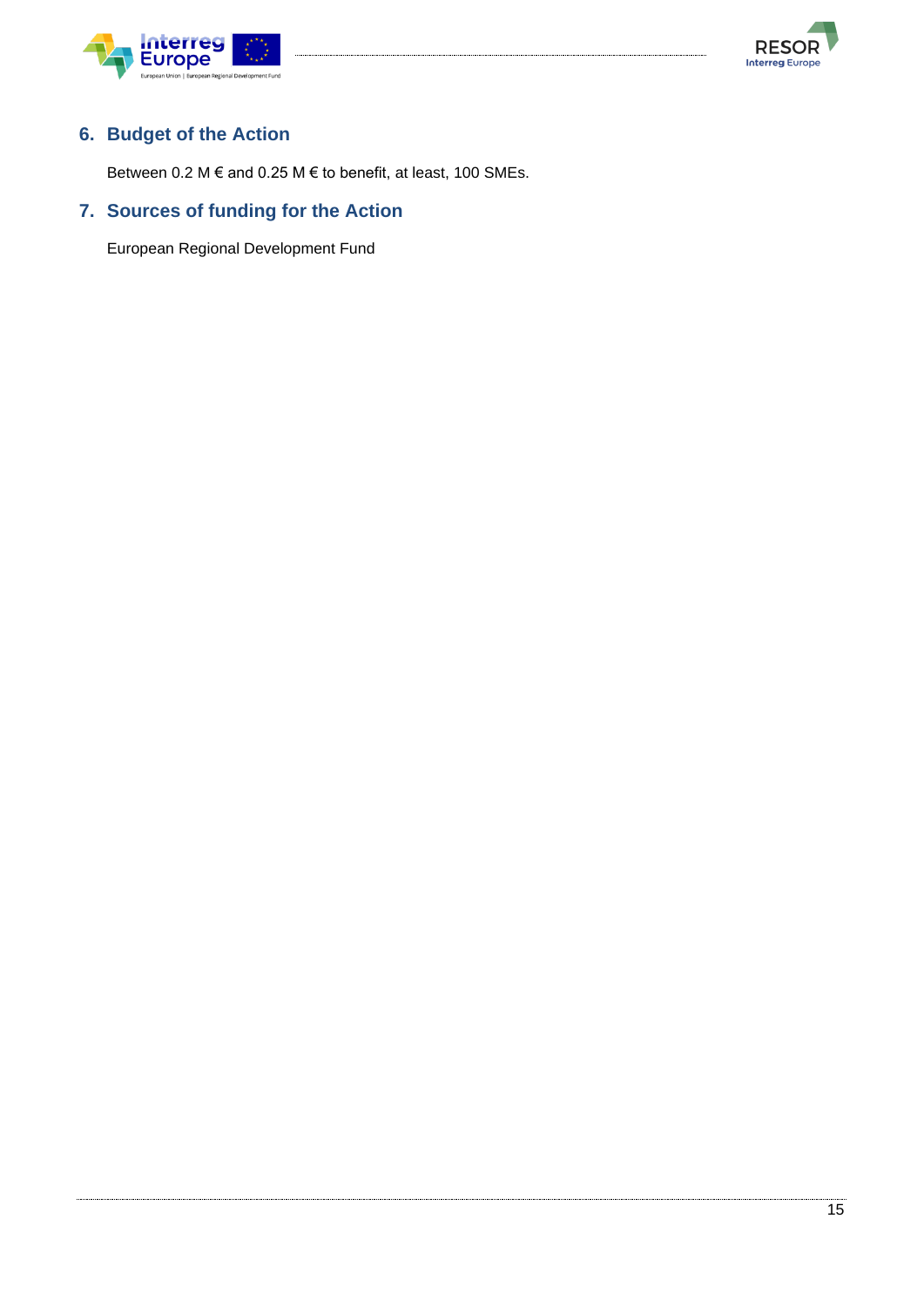



## <span id="page-15-0"></span>ACTION 4 - *Voucher* for "Sustainable energy for Public Administration sector and *IPSS*"

## <span id="page-15-1"></span>**1. Background - Lessons learnt from the RESOR project**

The implementation of sustainable energy measures by public authorities at local and regional levels and by *IPSS* (Private Institutions of Social Solidarity) demonstrates coherence with the commitments made in the context of energy, climate, recovery and resilience policies, and is an opportunity to readjust the budgets of the Public Administration sector and the *IPSS*, in particular in the pandemic context , where many resources have been reallocated to health and social support. On the other hand, Public Administration sector and *IPSS* initiatives in the field of sustainable energy have, for example, a high replication potential in society, among businesses and citizens.

AREAM has identified that technical knowledge gaps in sustainable energy hinder the initiatives of the regional and local Public Administration sector and *IPSS*, limiting the implementation of procedures and solutions that allow to reduce energy consumption and costs, and improve comfort in public buildings and facilities. In particular, knowledge gaps make it difficult to compile the requested information in the ERDF application for sustainable energy support and/or the celebration of energy performance contracts with an Energy Service Company (ESCO) for the implementation of sustainable energy solutions.

In this context, implementing a *voucher* system is justified allowing to simplify the access of the Public Administration sector and *IPSS* to the ERDF for non-reimbursable support for the provision of specialised technical services for:

- the performance of energy diagnoses, including analysis of behaviours and patterns of energy use, and specific awareness for the change of behaviours and procedures;
- preparation of the technical specifications of the measures to be implemented for the purpose of: requesting budgets, launching of public tenders for supply and installation and also for the selection of an ESCO, and support for the subsequent application process to the ERDF and/or support for the celebration of an Energy Performance Contract with an Energy Service Company, in order to ensure that the investment is carried out.

The eligibility of partnerships with Energy Service Companies in accessing community funds for sustainable energy is important to overcome investment risks and initial financial constraints. Energy Performance Contracts are a key tool for leveraging the availability of Community Funds, achieving the best results of investments made and minimising the risk of investments. In this context, the following technical documents were developed in the scope of the Action Plan as templates to support the celebration of Energy Performance Contracts:

- Volume I CADERNO DE ENCARGOS do Modelo de contrato de gestão de eficiência energética para implementação de medidas de eficiência energética através de uma Empresa de Serviços Energéticos.
	- o [CONTRACT DOCUMENTS](https://www.linguee.pt/ingles-portugues/traducao/contract+documents.html) of the Energy Efficiency Management Contract Model for the implementation of energy efficiency measures through an Energy Services Company.
- Volume II PROGRAMA DE PROCEDIMENTO do Modelo de contrato de gestão de eficiência energética para implementação de medidas de eficiência energética através de uma Empresa de Serviços Energéticos.
	- $\circ$  PROCEDURE PROGRAM of the Energy Efficiency Management Contract Model for the implementation of energy efficiency measures through an Energy Services Company.

Taking into account the constraints and opportunities identified by AREAM, Action 4 "Sustainable Energy for Public Administration sector and *IPSS*" aims to promote the acquisition of technical knowledge needed to change behaviours and energy use patterns and to support, from a technical point of view, the access to investment for the implementation of sustainable energy solutions, which enable the Public Administration sector and *IPSS* to lead by example in the field of sustainable energy, improve comfort in its facilities and reduce energy consumption and costs, freeing budget for other public interests.

Action 4 was inspired by the best practices presented by the partner regions of the RESOR project, namely the best practice presented by the Canary islands, by launching a public tender for the selection of Energy Service Companies to carry out "Energy Performance Contracts with the Government of the Canary Islands for the implementation of sustainable energy solutions in public buildings and facilities on the Canary Islands, including Tenerife Island", financed by the *IGIC* Tax – Canary Island General Indirect Tax.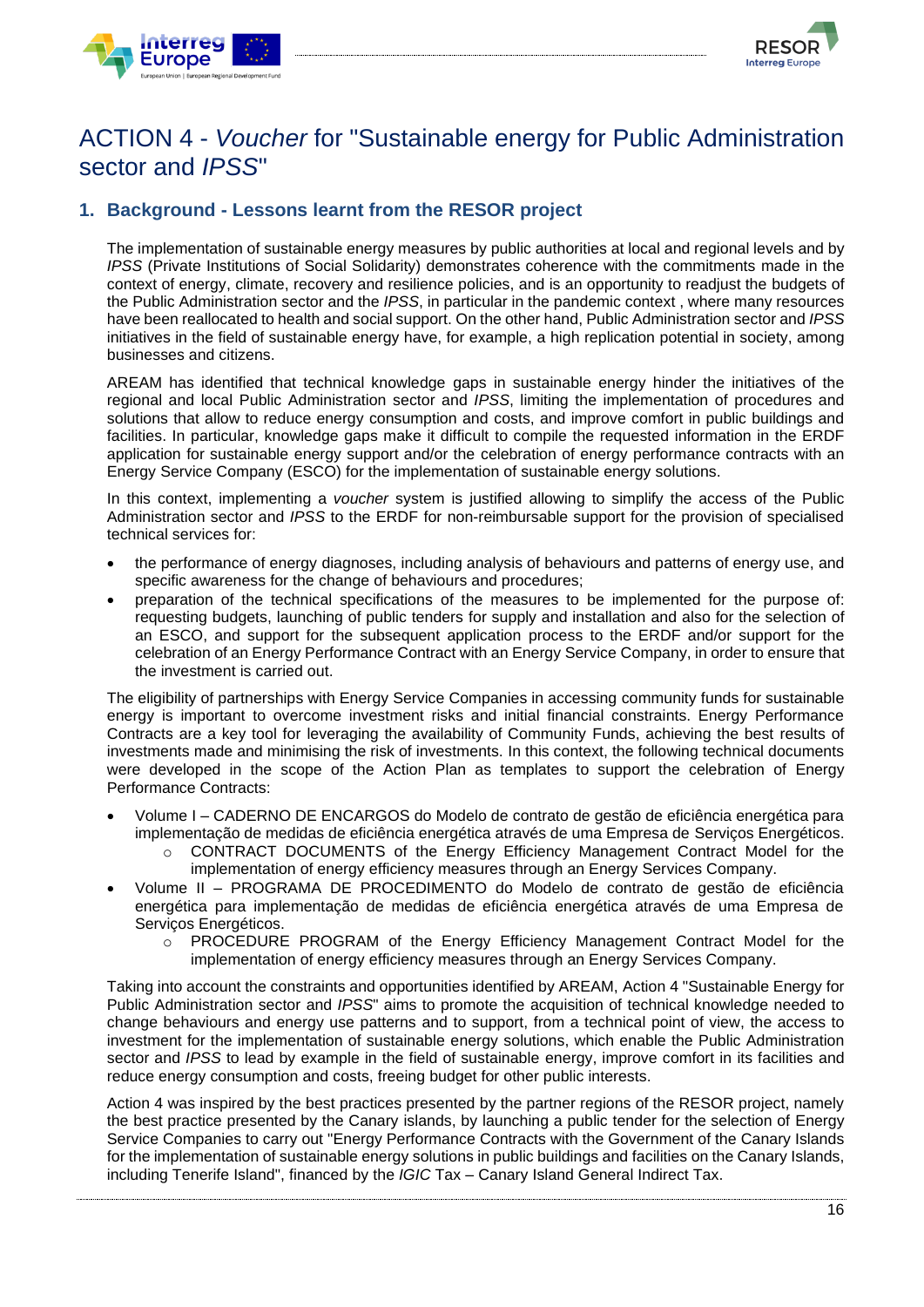



## <span id="page-16-0"></span>**2. Description of the Action**

Action 4 is a *voucher* system to promote sustainable energy in the Public Administration sector and *IPSS*, to be implemented through the ERDF for sustainable energy under the Operational Programme. The *voucher* has a maximum value of 2500 € non-refundable support for the island of Madeira and 2600 € for the island of Porto Santo.

The *voucher* is intended to acquire the services of a Qualified Technician or service provider (with a Qualified Technician) to:

- Perform an energy diagnosis, including analysis of behaviours and patterns of energy use.
- Recommend sustainable energy measures which are technically and economically feasible (payback period less than or equal to 8 years).
- Organize one or more awareness-raising actions, with a total duration of up to three hours, addressed to managers and all employees to inform about the procedures and behaviours to be adopted to reduce energy consumption and costs. Recommendations on behaviour change shall be conveyed and explained orally and their written record shall be given to managers and employees.
- Present the report of the measures that are technically and economically feasible and their technical specifications for the purpose of budget request, launching of public tenders for supply and installation and also for the selection of an Energy Service Company, and support for the subsequent application process to the ERDF and/or support for the celebration of an Energy Performance Contract.

The public entity or *IPSS* is required to request a Qualified Technician or service provider (with a Qualified Technician), recognized by the Management Authority of the Operational Programme, to provide the budget to carry out the above-mentioned services, which is then presented in the *voucher* application process*.*

The deadline to carry out the services is 3 months from the approval date of the *voucher.*

The service provider receives the *voucher* amount once he has submitted the energy diagnosis report, evidence that the awareness-raising action has been carried out; the report of the measures that are technically and economically feasible and their technical specifications for the purpose of budget request, launching of public tenders for supply and installation, requested documents for the ERDF application process and/or for the celebration of an Energy Performance Contract with an Energy Service Company and the invoice-receipt to the *IDR, IP-RAM*.

The total budget of this action should be distributed over a three-year period with separate budgets for regional and local Public Administration sector, and *IPSS*. The budget for the local Public Administration initiatives should be divided per municipality in proportion to the resident population. Submission of applications is open until the budget of each year has been depleted. As long as the criteria are met, entities will receive support in chronological order of application.

If the total budget of the Action is not depleted in the three-year period, the remaining budget will be made available to any Public Administration entity or *IPSS*, for the following years that the Operational Programme is running.

*Vouchers* are individual for each building or facility, so an entity can have access to multiple *vouchers.* For buildings of the same nature (i.e. schools) the number *of vouchers* per entity is limited to two facilities. The technical knowledge acquired for a facility has replication potential in similar facilities.

### <span id="page-16-1"></span>**3. Relevance - Contribution of the Action to sustainable energy**

As part of the RESOR project, AREAM has identified that Public Administration sector and *IPSS* have technical difficulties in identifying needs and opportunities in the field of sustainable energy; difficulties in accessing the technical knowledge needed to support sustainable energy measures which are technically and financially feasible to be implemented in its facilities and budgetary resources to carry out studies and investments on sustainable energy solutions.

This situation has been worsened by the COVID-19 pandemic crisis due to the reallocation of public funds for health and social support, and part of these constraints can be overcome through Action 4, since the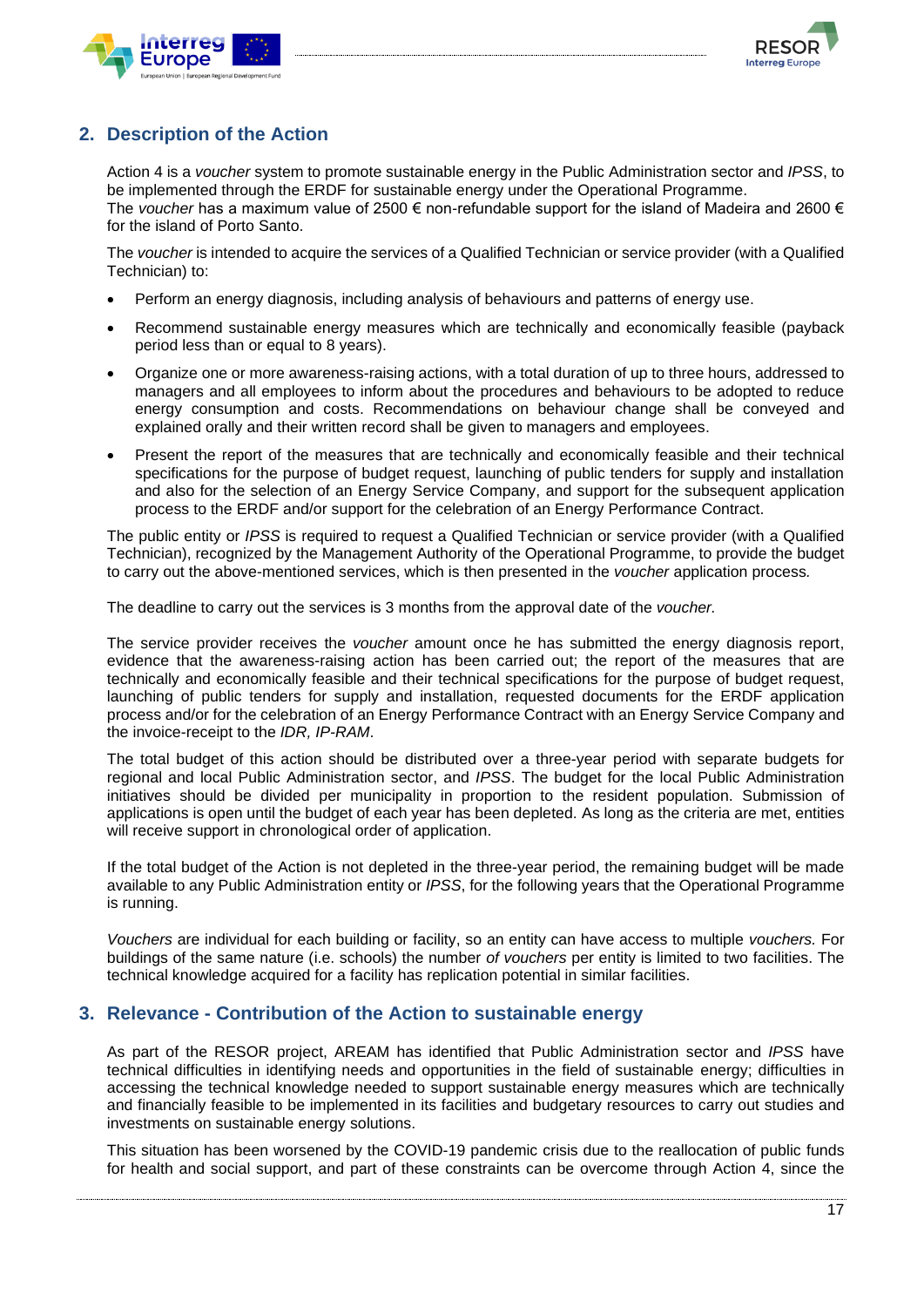



*voucher* system allows to simplify the ERDF application process under the Operational Programme, to have access to technical assistance in order to:

- Assess the potential for reducing energy consumption by changing behaviours and patterns of energy use, and implementing sustainable energy solutions;
- Prepare the technical basis and technical specifications of measures which are technically and economically feasible to ensure access to sources of financing. This mobilization of technical knowledge is fundamental for requesting budgets, launching a call for tenders for the implementation of solutions, and for the selection of an ESCO and supporting a subsequent application process to the ERDF and/or signing an energy performance contract with an Energy Service Company.

The lack of financial capacity of the Public Administration sector and *IPSS* for the initial investment, aggravated by the crisis caused by the pandemic, can be overcome by the articulation of the ERDF with Energy Performance Contracts with Energy Service Companies, in order to enable initial financing.

This will reduce energy consumption and costs, in an initiative that has particular relevance in a context of fair transition to a society and an economy with climate-neutral impact, and recovery from the socio-economic crisis caused by the pandemic. The implementation of sustainable energy measures by the Public Administration sector and *IPSS* demonstrates coherence with the commitments made in the context of energy, climate, recovery and resilience policies, and is an opportunity for the Public Administration sector and *IPSS* to free up resources for other public interests.

Overcoming barriers of technical knowledge, the adoption of more efficient behaviours and procedures, and access to financing for the implementation of sustainable energy solutions through the ERDF and/or through an Energy Performance Contract to invest in sustainable energy solutions will reduce energy consumption and costs and contribute to:

- The decarbonization of services:
- The balance of Public Administration sector and *IPSS* budgets;
- Boosting the regional market for technical consulting services, Energy Service Companies, and the supply and installation of renewable energy and energy efficiency solutions.

On the other hand, by example and initiative, the implementation of sustainable energy measures and the adoption of sustainable energy use behaviours in public services and facilities and *IPSS* has a high replication potential in society.

#### <span id="page-17-0"></span>**4. Entities involved in the development and implementation of the Action**

The Regional Development Institute (IDR, IP-RAM) is responsible for coordinating, planning and monitoring activities of the regional development model, as well as coordinating and managing the intervention of Community funds in the Autonomous Region of Madeira.

AREAM has developed the Action in collaboration with *IDR, IP-RAM*, which will be responsible for its framework in the Operational Programme, taking into account the constraints established by the European Commission.

AREAM will provide technical support to *IDR, IP-RAM* in the implementation of the Action.

#### <span id="page-17-1"></span>**5. Deadline for implementation of the Action**

2021-2030

#### <span id="page-17-2"></span>**6. Budget of the Action**

Between 0.5 M  $\epsilon$  and 0.52 M  $\epsilon$  to benefit at least 150 facilities of the Public Administration sector and 50 *IPSS*:

- Between 0.125 M  $\epsilon$  and 0.13 M  $\epsilon$  for applications of Regional Public Administration sector (50 facilities);
- Between 0.25 M € and 0.26€ for applications of Local Public Administration sector (100 installations);
- Between 0.125 M  $\epsilon$  and 0.13 M  $\epsilon$  for applications of *IPSS* (50 installations).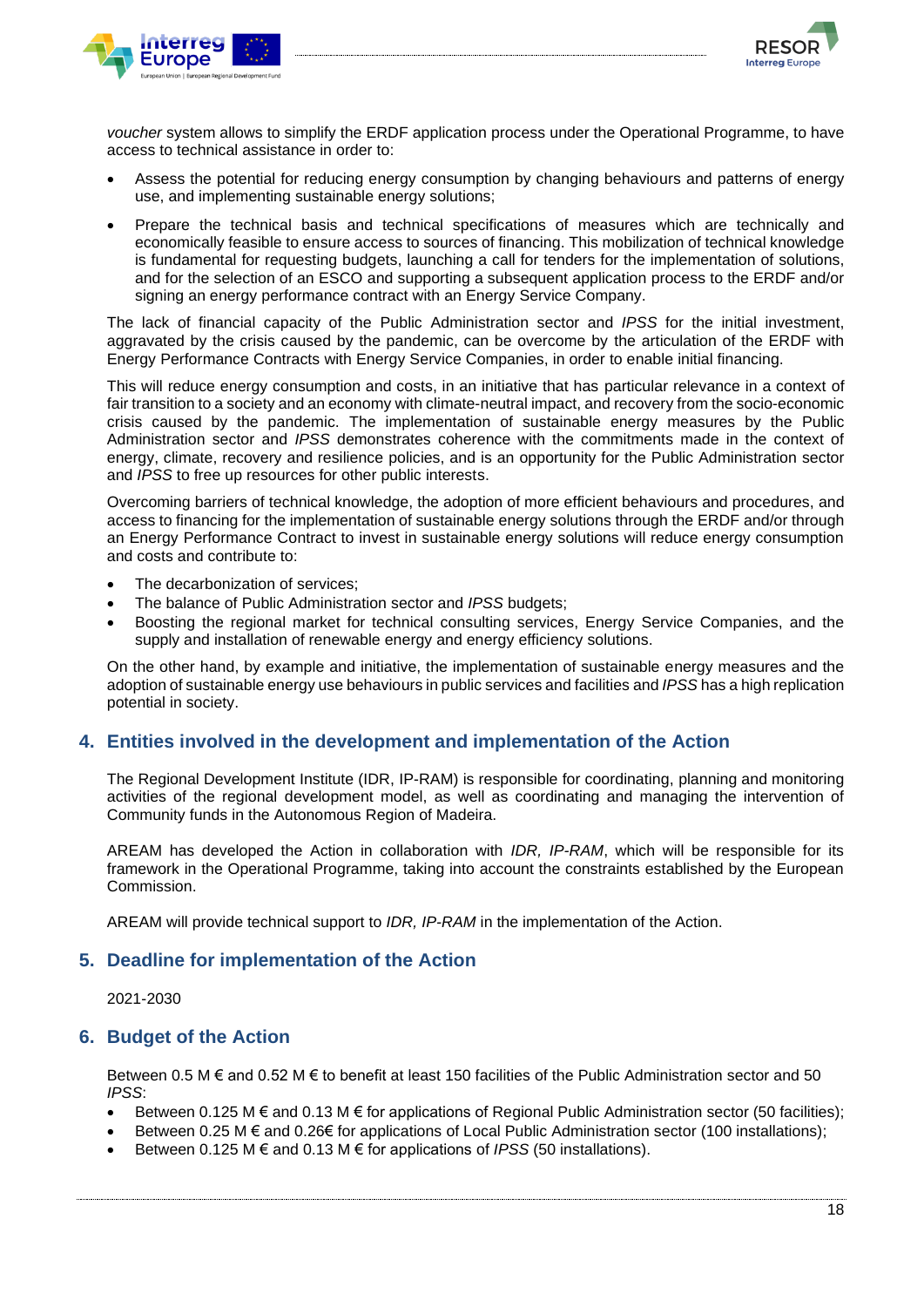



## <span id="page-18-0"></span>**7. Sources of funding for the Action**

European Regional Development Fund